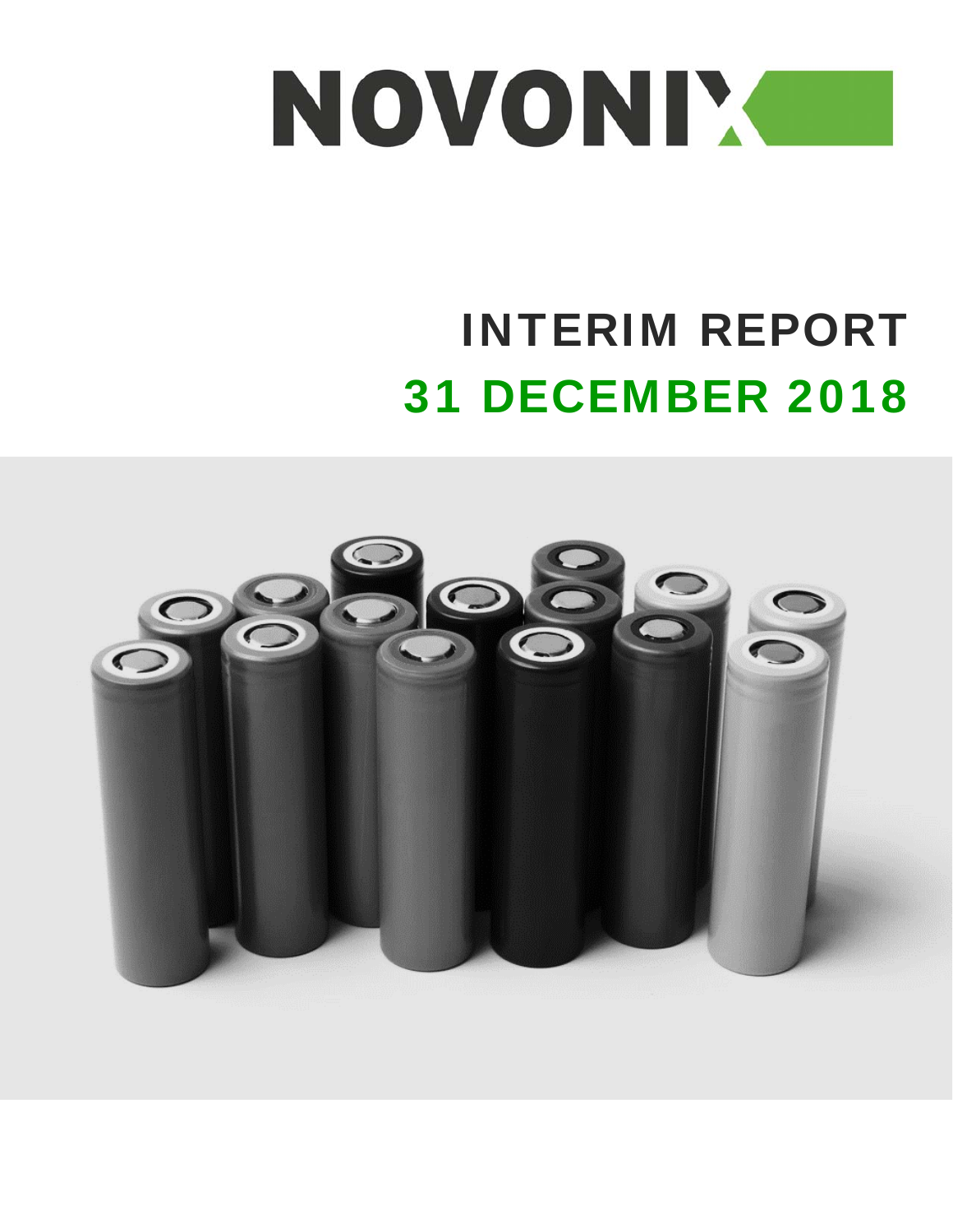Your directors present their report on NOVONIX Limited (referred to hereafter as the 'consolidated entity') for the half‐year ended 31 December 2018.

#### **DIRECTORS**

The following persons were directors of NOVONIX Limited during the whole of the half‐year and up to the date of this report, unless otherwise stated:

Greg Baynton Anthony Bellas Philip St Baker Robert Cooper Robert Natter Andrew Liveris (appointed 1 July 2018) Dean Price ‐ Alternate for Robert Cooper

#### **PRINCIPAL ACTIVITIES**

During the financial half-year, the principal activities of the company included advancing the commercialisation of the PUREgraphite business in Tennessee USA and growing and diversifying the BTS business in Halifax Canada.

#### **REVIEW OF OPERATIONS**

The loss for the consolidated entity after providing for income tax amounted to \$5,134,380 (2017: \$4,700,407).

#### **HALF‐YEAR HIGHLIGHTS**

- PUREgraphite due diligence undertaken ahead of ownership increase to 75% in January 2019.
- Completed manufacturing for first suite of commercial furnaces (acceptance January 2019)
- Received first group of commercial milling equipment, and ordered balance of initial plant
- Planned product trials with multiple global battery makers (trials commenced January 2019)
- Continued product trials in Tennessee facility with US-based beachhead customers
- Evaluated and short‐listed industrial properties suitable for scaling the business above 1,000tpa
- Commissioned the NOVONIX pilot battery cell manufacturing facility in Halifax, Canada
- Commenced NOVONIX's internal electrolyte materials R&D program in Halifax
- Continued growth in forward sales for BTS equipment and services, aiming for 30%+ YOY
- R&D partnership signed with Dalhousie University and filed first patent application in December 2018
- Filed US provisional patent for Silicon Infused Graphite for anode material (publication pending)
- Awarded C\$487,693 R&D support grant from Government of Canada (NRC IRAP)
- Andrew Liveris AO formally appointed to the NVX Board in July 2018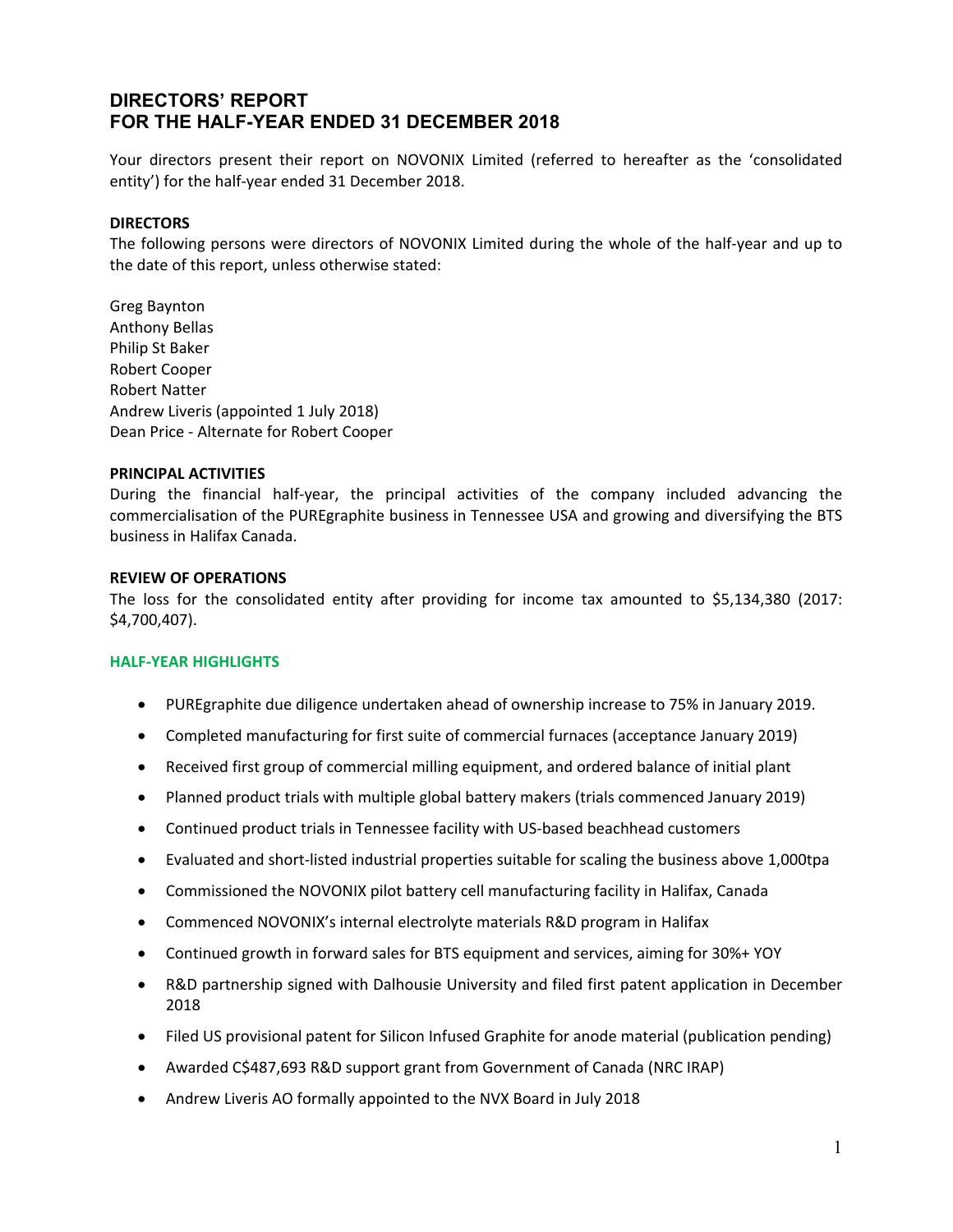- A\$5.5m raised through the issue of convertible loan notes in July 2018 to fund working capital as the business transitions into production
- A\$10.9m funding arranged for exercise of PUREgraphite call option (completed January 2019)

#### **OVERVIEW**

The first half of FY2019 saw NOVONIX Limited ('NOVONIX' or 'the Company') make good progress advancing the commercialisation of the PUREgraphite business in Tennessee USA and growing and diversifying the NOVONIX BTS business in Halifax Canada.

A priority for the half year was advancing the PUREgraphite business sufficiently and undertaking appropriate due diligence to support the exercise of our call option to increase our ownership of the venture and achieve control ahead of the call option expiry date on 2 February 2019. NOVONIX completed this work, satisfied itself that the PUREgraphite product was market ready, the commercial manufacturing process was sufficiently known and tested, and that the business was sufficiently on track to achieve commercial production and customer sales in calendar year 2019. The Company arranged funding for the call option in December 2018 and completed the transaction in January 2019. NOVONIX now has 75% ownership of the PUREgraphite venture and production rights to 100% of production above 1,000 tpa.

Another significant achievement for the half year was the diversification of the BTS business in Canada to establish a vibrant low-cost battery R&D capability/ecosystem in Halifax comprising a pilot scale battery cell manufacturing facility, an electrolyte R&D laboratory and a battery R&D partnership with Dalhousie University also located in Halifax. This battery R&D capability/ecosystem has already started to generate valuable IP with the filing of a US provisional patent for "Silicon Infused Graphite" for battery anode material, and further innovative and potentially valuable inventions in the pipeline.

#### **PUREgraphite (Tennessee, USA)**

The PUREgraphite business is commercialising a **premium grade graphite anode battery material** specifically designed for long‐life battery applications such as electric vehicles and battery energy storage systems.

Demand for electric vehicles and battery energy storage is driving demand for long life lithium ion batteries which in turn is driving demand **for premium grade graphite anode battery material**, the target market for our PUREgraphite business.

#### **Battery Anode Market dynamics**

Global growth in planned lithium ion battery capacity is unprecedented. Benchmark Mineral Intelligence CEO Simon Moores reports that since October 2017, planned lithium ion battery capacity in the pipeline for the period 2019‐2028 has risen from 289GWh to 1,549GWh (1.54TWh)\*.

He estimates this expanded capacity is the equivalent of 23-24 million sedan-sized electric vehicles. Moores states that this scale will contribute to lithium ion battery production costs going below \$100/kWh ‐ a figure long seen as a tipping point for the adoption of mass market EVs.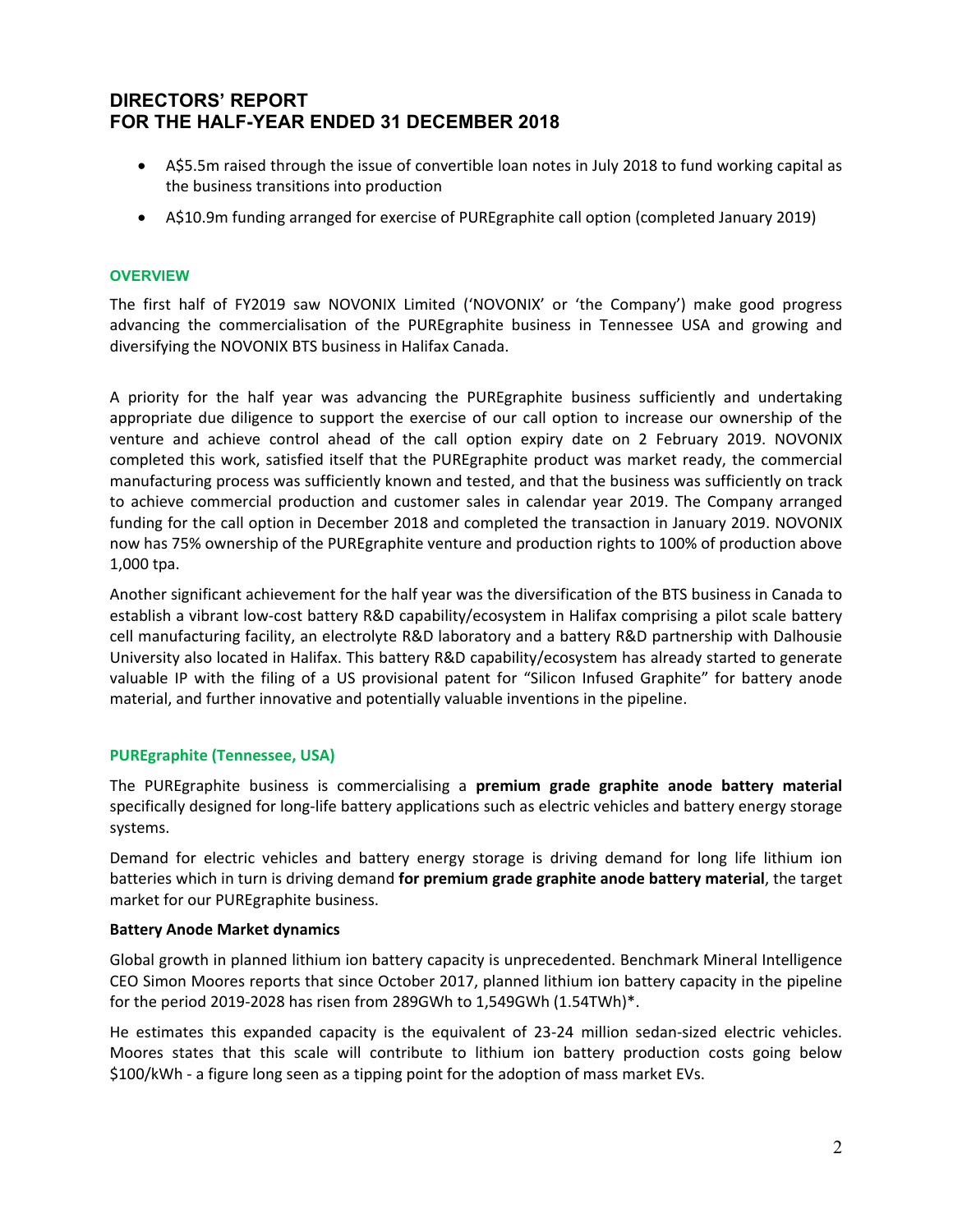

# **Build out of lithium ion battery capacity from 2018 to 2028**

Source: Benchmark Mineral Intelligence

*(\*Refer written Testimony of Simon Moores, Managing Director, Benchmark Mineral Intelligence on Tuesday 5 February 2019 to US Senate Committee on Energy and Natural Resources Committee)* 

Moores notes that almost exclusively, these megafactories are being built to make lithium ion battery cells using two chemistries: nickel‐cobalt‐manganese (NCM) and nickel‐cobalt‐aluminium (NCA) both of which use graphite on the anode. This means the supply of lithium, cobalt, nickel and manganese to produce the cathode, alongside graphite to produce battery anodes, needs to rapidly evolve for the 21st century. He states that the scaling up of these chemically engineered materials, which are not commodities, is a major challenge for the industry.

The following chart and table produced by Benchmark Minerals Intelligence illustrates the theoretical demand for specialised battery materials associated with the planned battery factories at a 100% utilisation rate.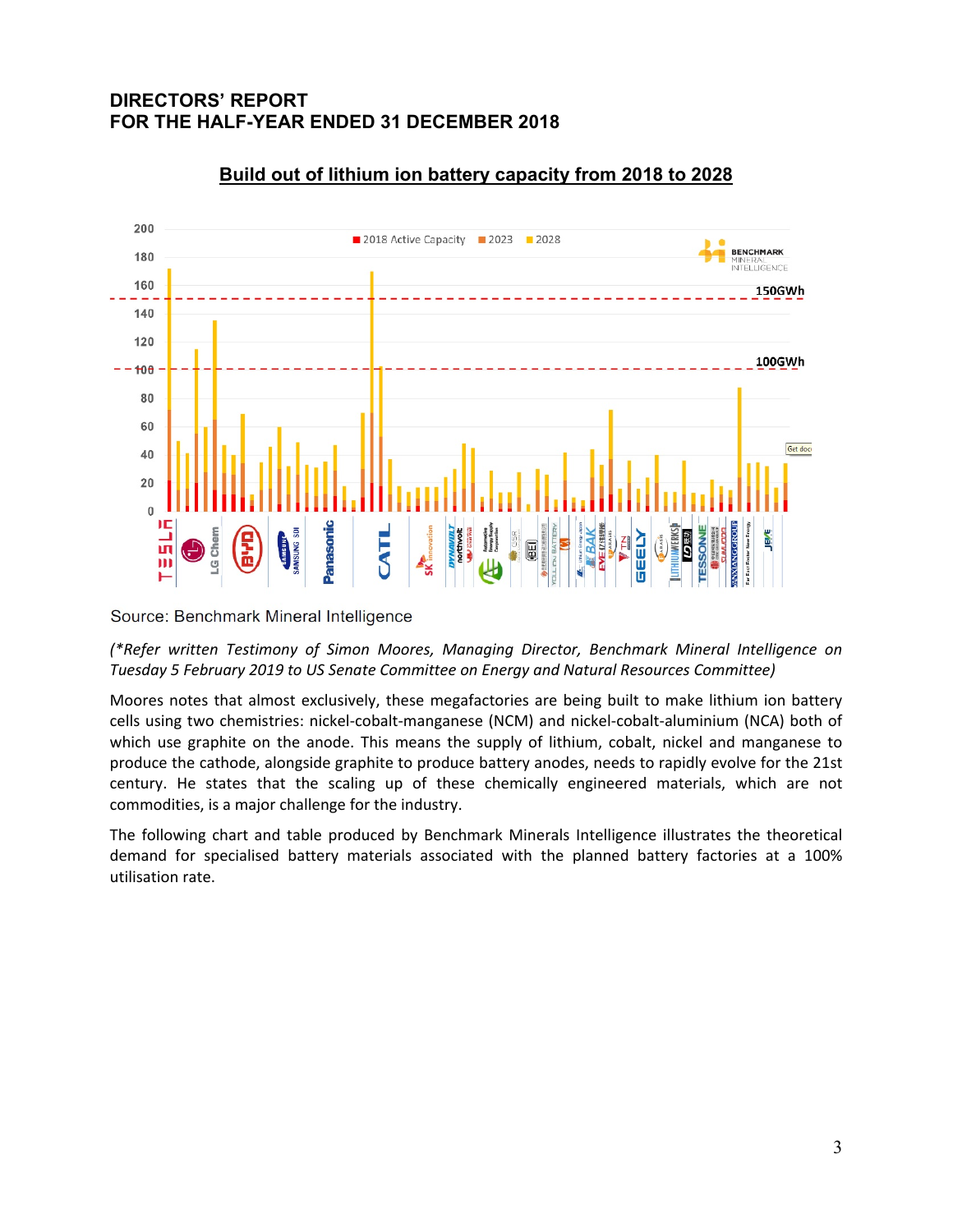

| Lithium ion Battery Megafactory Raw Material Demand (tonnes) |  |  |
|--------------------------------------------------------------|--|--|
| at 100% Utilisation Rate                                     |  |  |

| <b>MATERIAL</b>                 | 2017    | 2023      | 2028      |
|---------------------------------|---------|-----------|-----------|
| <b>LITHIUM</b>                  | 162.752 | 961,351   | 1,570,020 |
| <b>GRAPHITE</b><br><b>ANODE</b> | 194,160 | 1,080,360 | 1,747,800 |
| <b>COBALT</b>                   | 54.354  | 219.679   | 276.401   |
| <b>NICKEL</b>                   | 48,584  | 494.774   | 928,018   |

This data shows that demand growth for battery materials and specifically premium grade graphite anode battery material (PUREgraphite target market) is potentially 10X in 10 years.

Other important factors that go to the potential of our PUREgraphite business include:

- A small number of companies able to make premium grade graphite anode materials
- Significant intellectual property associated with product design and manufacturing
- Current supply is 100% dominated by China or Asian suppliers using China feedstocks
- There are no established producers of premium grade graphite anode battery material outside Asia
- OEMs are seeking to diversify, bring closer and make more secure their supply chains
- Battery makers are seeking to diversify, bring closer and make more secure their supply chains
- PUREgraphite's product performance benchmarks with the best in the market
- PUREgraphite's manufacturing costs are expected to be highly competitive with the best in the market

PUREgraphite's business plan is to become the first non‐Asia based producer of premium grade graphite anode battery material manufactured in the USA using USA sourced feedstock materials.

Our business plan includes first commercial production by 30 June 2019, and then a subsequent ramp up of that production to a forecast 1,000 tpa by the end of the 2019 calendar year.

Our five-year aspirational business plan is to ramp production up to 25,000 tpa by the end of calendar year 2023 and to grow the business significantly beyond that capacity thereafter subject to demand.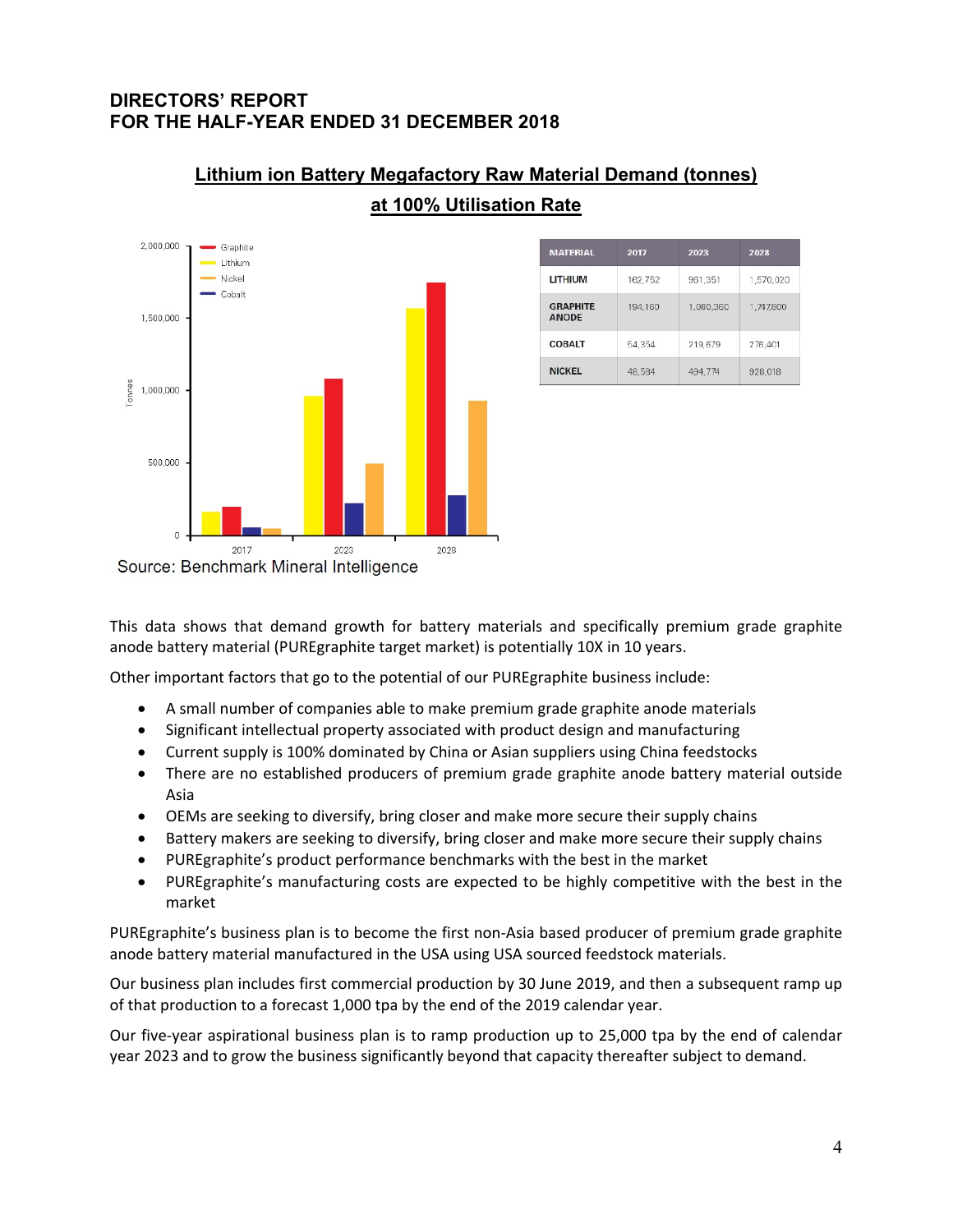During the half year PUREgraphite made significant progress including the achievement of a market ready commercial product that can be manufactured competitively in commercial qualities. Achievement of this milestone required significant R&D in product design and manufacturing processes, extensive testing of the product in battery manufacturing plant processes and full battery cell performance testing.

During the period we also completed engineering of commercial manufacturing processes enough to allow ordering of specialised equipment for our first commercial scale production plant. Significant progress was made in the half year in the manufacturing and acceptance testing of this specialised equipment and included the commencement of deliveries of equipment to our facility in Tennessee, USA.

#### **Preparation for the move to 75% of PUREgraphite**

A priority for the half year was the due diligence to support the exercise of our "Call Option" to increase our ownership of the PUREgraphite venture and achieve control ahead of its expiry date on 2 February 2019.

NOVONIX completed this work, satisfied itself that the PUREgraphite product was market ready, the commercial manufacturing process was sufficiently known and tested, and the business was sufficiently on track to achieve commercial production and customer sales in calendar year 2019.

NOVONIX also updated internal modelling with the latest information which showed significant enterprise value potential for the PUREgraphite business.

Extensive work was done in the half year to understand the options for funding the exercise of the "Call Option".

These factors combined to support the NOVONIX Board deciding that the exercise of this "Call Option" was a highly compelling investment for NOVONIX and that funding was warranted to ensure the opportunity was secured before it expired on 2 February 2019.

Given the above this "Call Option" was exercised on 31 January 2019 for USD\$5m in accordance with the February 2017 Joint Venture agreement and funded via a short-term bridge loan from the St Baker Energy Innovation Fund to be replaced by three‐year convertible notes after shareholder approval which was granted on 8 March 2019.

#### **NOVONIX BTS (Battery Technology Solutions) (Halifax, Canada)**

Since acquiring the BTS business in July 2017 we have been actively growing and diversifying the business.

#### **Sales growth**

We continue to grow sales of the flagship NOVONIX HPC testing equipment which grew 30% last year and is aiming for another 30% growth this year. The sales growth has been supported by the development and release of a higher powered model of equipment and later this year a lower cost version of the equipment each targeting specific needs in the market.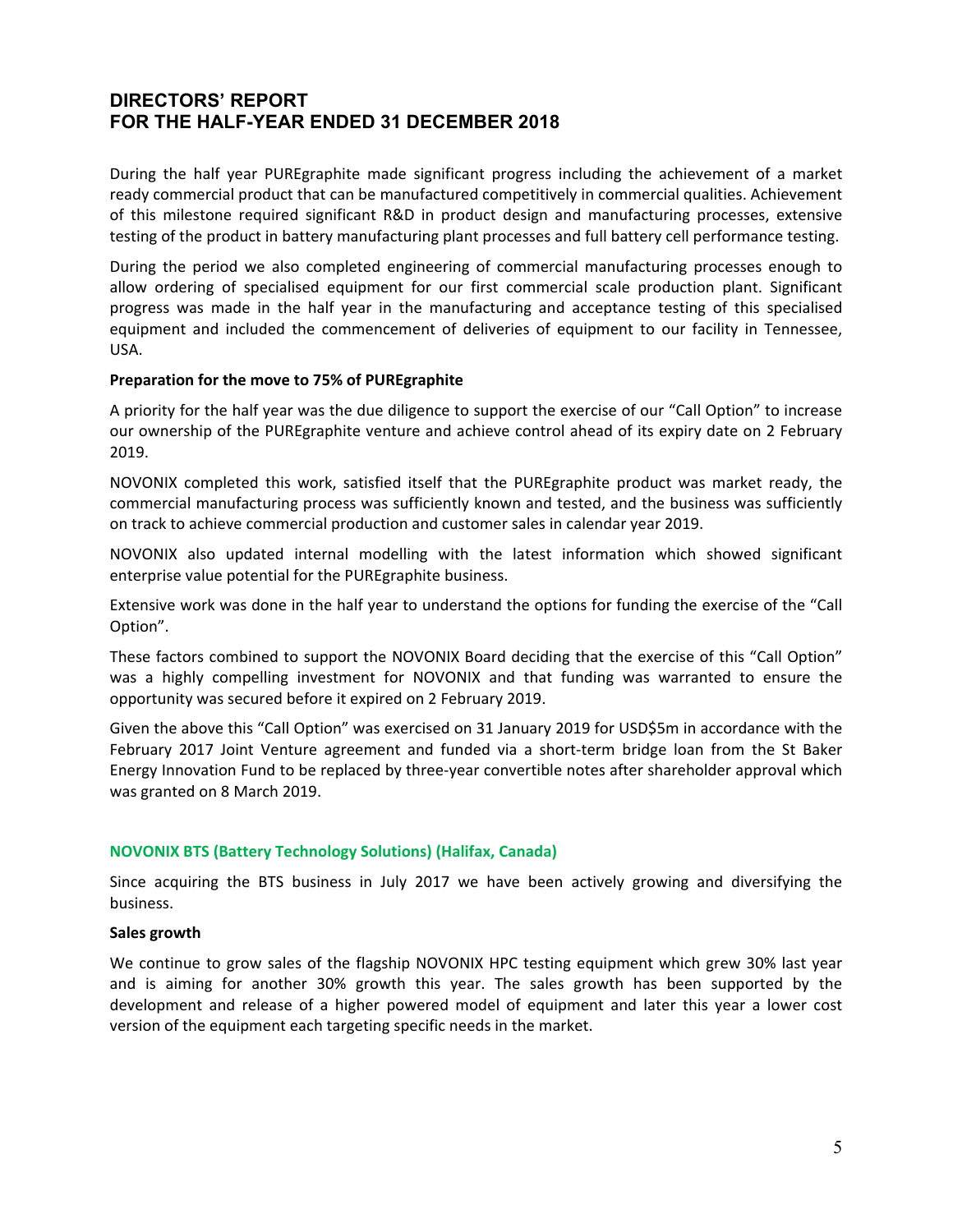#### **New product developments**

We have made good progress advancing our next breakthrough battery testing technology called DTA (Differential Thermal Analysis). This technology will allow battery scientists to non‐destructively analyse changes to chemistry within the battery cell over its lifetime which is not possible today. First sales of this new technology are expected to commence in calendar year 2019 with many leading global battery makers, consumer electronics companies, electric vehicle companies and research organisations pre‐ registering to buy this equipment when we release it.

#### **In‐house capabilities increasing rapidly**

We have also decided to leverage the outstanding battery science talent within BTS and in the local Halifax area to establish a vibrant low-cost battery R&D capability/ecosystem aimed at developing next generation battery technologies and materials. During the half year we commissioned a pilot battery cell manufacturing facility, set‐up an electrolyte R&D laboratory and commenced and internal electrolyte R&D program and commenced a battery R&D partnership with Dalhousie University.

This ecosystem now comprises a pilot scale battery cell manufacturing facility, an electrolyte R&D laboratory and a battery R&D partnership with Dalhousie University also located in Halifax.

This battery R&D capability/ecosystem has already started to generate valuable IP with the filing of a US provisional patent for "Silicon Infused Graphite" and further innovative and potentially valuable inventions in the pipeline. The ecosystem has already organically attracted many new opportunities for NOVONIX to work with other companies assisting them with design and prototyping of battery cells and the development and testing of battery materials.

Our battery testing services side of the business which was virtually non‐existent when we acquired the business in 2017 is now coming to life and we are seeing solid growth in demand for our highly specialised battery testing service by leading global companies.

The activities within our BTS business are strategic first and foremost and designed to ensure NOVONIX stays at the forefront of lithium ion battery technology, stays well connected with leading battery makers, developers and users around the world and ensuring we continue to be well positioned for the future.

#### **MOUNT DROMEDARY GRAPHITE PROJECT**

As detailed in previous reports, NOVONIX has transitioned the business downstream to focus on battery technologies and advanced battery materials manufacturing (including artificial graphite‐based anode materials) resulting in a reduced focus on the Mount Dromedary Natural Graphite Project.

The Mount Dromedary Graphite deposit is a world class natural graphite deposit and as such it is an asset of considerable value and an asset that NOVONIX may divest at an appropriate juncture.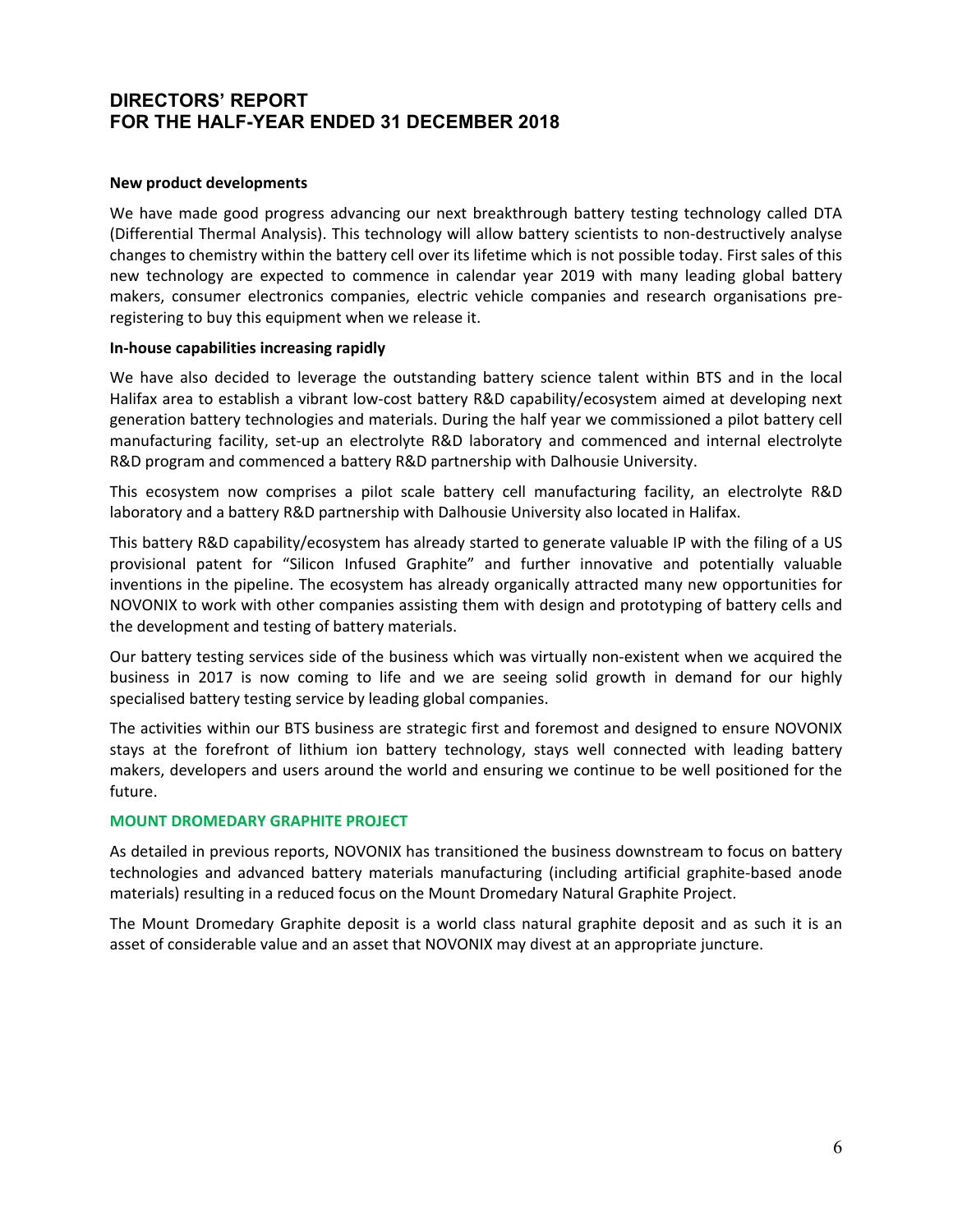#### **SUBSEQUENT EVENTS OCCURRING AFTER THE BALANCE SHEET DATE**

Since 31 December 2018, the Group has:

- (a) Exercised its option under the terms of the Joint Venture Agreement of February 2017, to purchase an additional 25% interest in the USA‐based PUREgraphite battery anode material business for USD \$5,000,000. The increase in ownership of PUREgraphite to 75% provides NOVONIX Limited with control of the business and significant commercial benefits, including the right to 100% of PUREgraphite anode material production exceeding 1,000 tonnes per annum.
- (b) Received a short‐term loan of \$6,000,000 from the St Baker Energy Innovation Fund. The short‐ term loan is unsecured and interest-bearing at a rate of 10%. This short-term loan was used to fund the exercise of the PUREgraphite option and has been converted to Loan Notes following Shareholder approval on 8 March 2019.
- (c) Issued 15,000,000 convertible loan notes to St Baker Energy Innovation Fund (a related party of Philip St Baker) and 1,350,000 convertible loan notes to another leading Australian institutional investor to raise \$6,540,000 (\$6,000,000 of this funded via conversion of the short-term loan noted above), following Shareholder approval on 8 March 2019.

The key terms of the loan notes are:

- i. Unsecured loan noted issued at AUD\$0.40 per note;
- ii. Coupon rate of 10% per annum capitalized over a term of 36 months;
- iii. Convertible at the option of the holder on a 1 for 1 basis;
- iv. Redeemable by NOVONIX Limited at any time with 10 business days notice;
- v. The notes are not listed or tradeable; and
- vi. 1 for 1 attaching option, exercisable at \$0.80 per share within three years.

 A further 10,000,000 convertible loan notes to St Baker Energy Innovation Fund and 900,000 convertible loan notes to another leading Australian institutional investor, to raise a further \$4,360,000, will be issued on 1 July 2019, subject to Shareholder approval. The loan notes will be issued on the same terms noted above.

- (d) Received a CAD \$500,000 interest‐free loan from Atlantic Canada Opportunities Agency (ACOA) Business Development Program to help fund the Group's Nova Scotia based battery cell pilot manufacturing line.
- (e) Issued a total of 15,000,000 share options to certain key management personnel within the Group with an exercise price of \$0.50. The share options are in 10 equal tranches and will vest upon the achievement of increasing sales targets. All options expire on the cessation of employment. 2,500,000 of these share options will be subject to shareholder approval.
- (f) Issued a total of 750,000 options to employees within the Group with an exercise price of \$0.50. The share options vest in three equal tranches on 31 December 2019, 2020 and 2021. All options expire on cessation of employment or termination of services.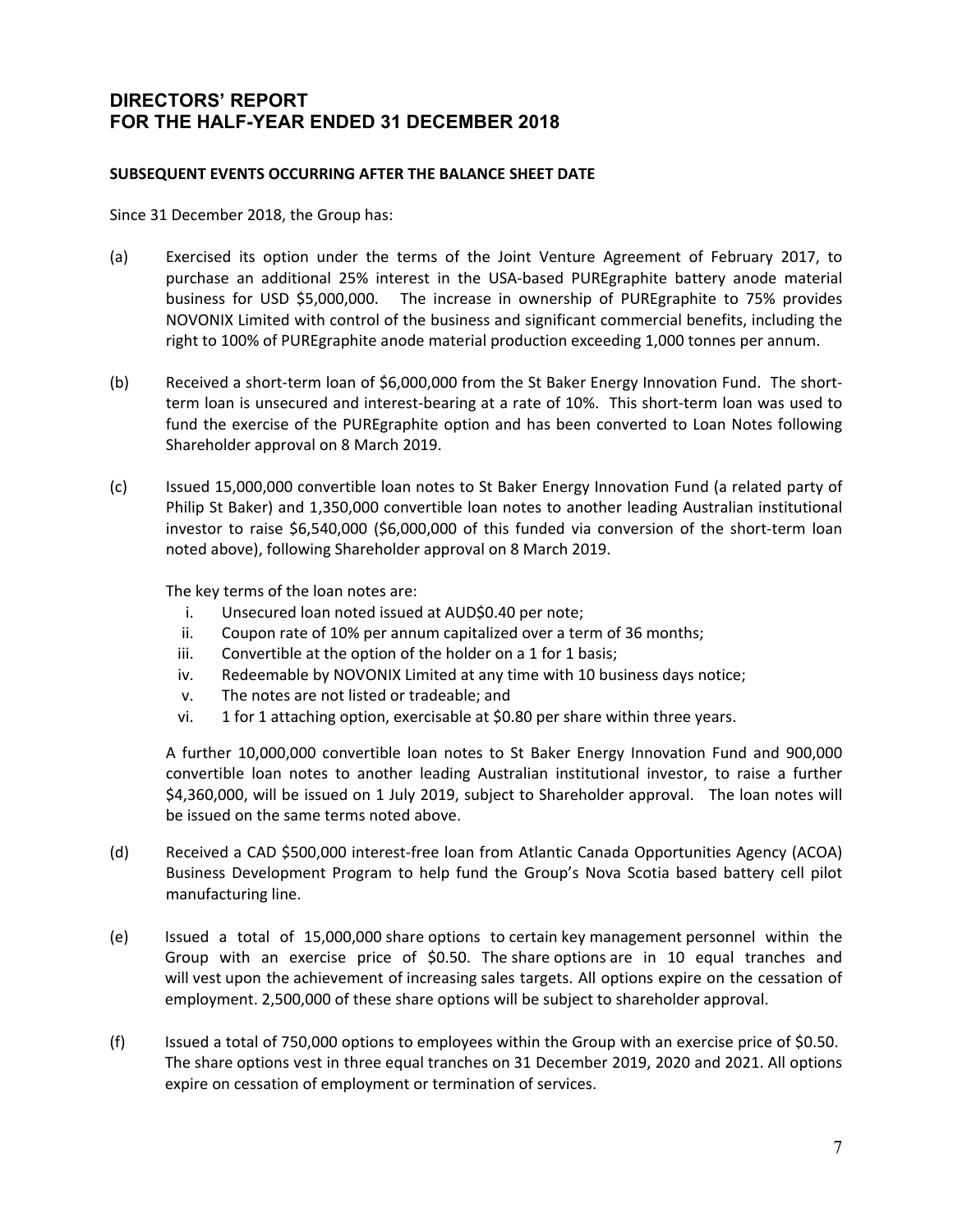No other matters or circumstances has arisen since 31 December 2018 that has significantly affected, or may significantly affect, the operations of the consolidated entity, the results of those operations or the state of affairs of the consolidated entity in future financial years.

#### **SIGNIFICANT CHANGES IN THE STATE OF AFFAIRS**

There were no other significant changes in the state of affairs of the consolidated entity during the financial half‐year.

#### **AUDITOR'S INDEPENDENCE DECLARATION**

A copy of the auditor's independence declaration as required under section 307C of the Corporations Act 2001 is set out on the following page.

This report is made in accordance with a resolution of directors, pursuant to section 306(3)(a) of the *Corporations Act 2001*.

Vany Belles

**Tony Bellas Chairman** 

**14 March 2019 Brisbane**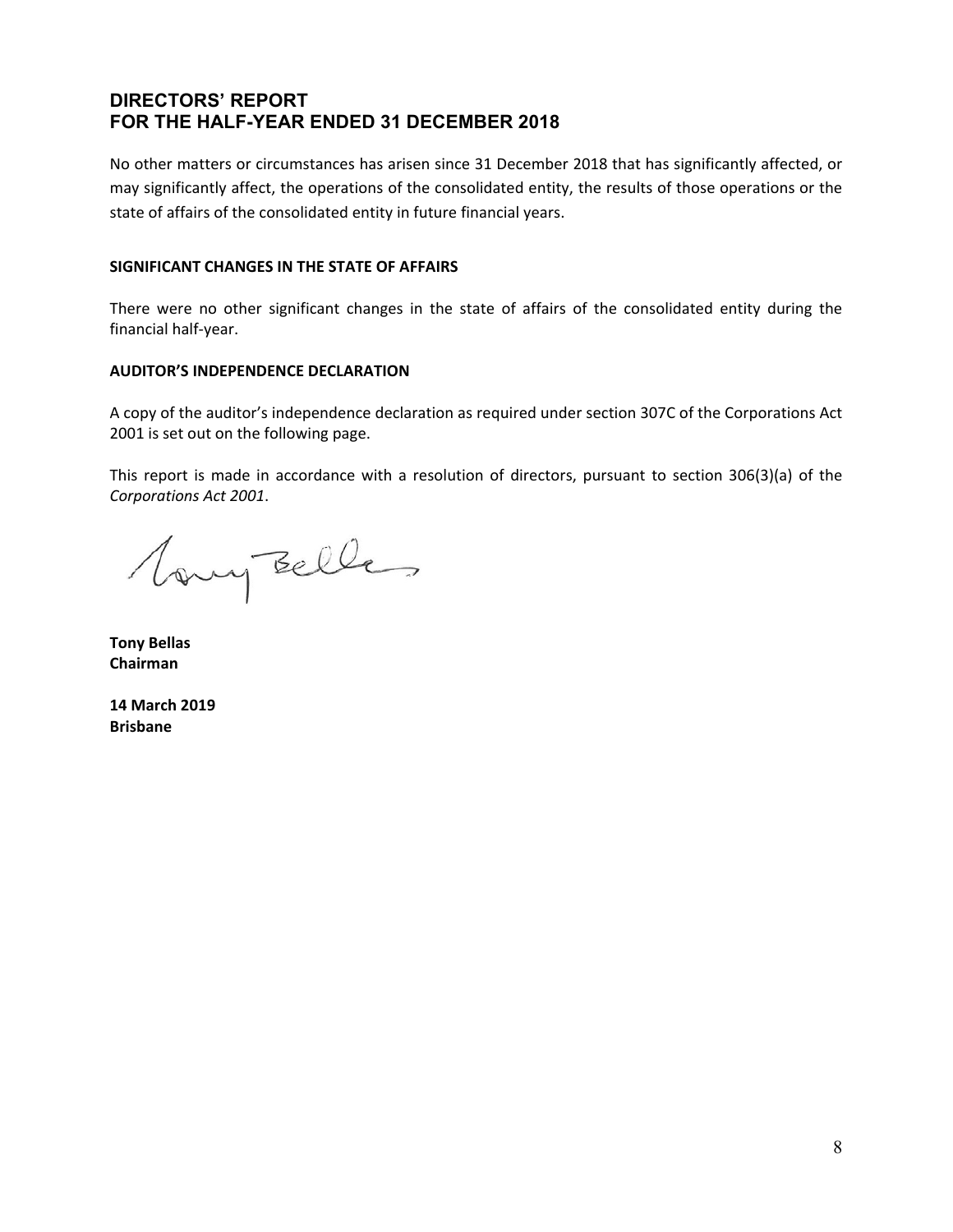

# *Auditor's Independence Declaration*

As lead auditor for the review of Novonix Limited for the half-year ended 31 December 2018, I declare that to the best of my knowledge and belief, there have been:

- (a) no contraventions of the auditor independence requirements of the *Corporations Act 2001* in relation to the review; and
- (b) no contraventions of any applicable code of professional conduct in relation to the review.

This declaration is in respect of Novonix Limited and the entities it controlled during the period.

Mulut Them

Michael Shewan Brisbane Brisbane Brisbane Brisbane Brisbane Brisbane Brisbane Partner PricewaterhouseCoopers

14 March 2019

*PricewaterhouseCoopers, ABN 52 780 433 757 480 Queen Street, BRISBANE QLD 4000, GPO Box 150, BRISBANE QLD 4001 T: +61 7 3257 5000, F: +61 7 3257 5999, www.pwc.com.au* 

Liability limited by a scheme approved under Professional Standards Legislation.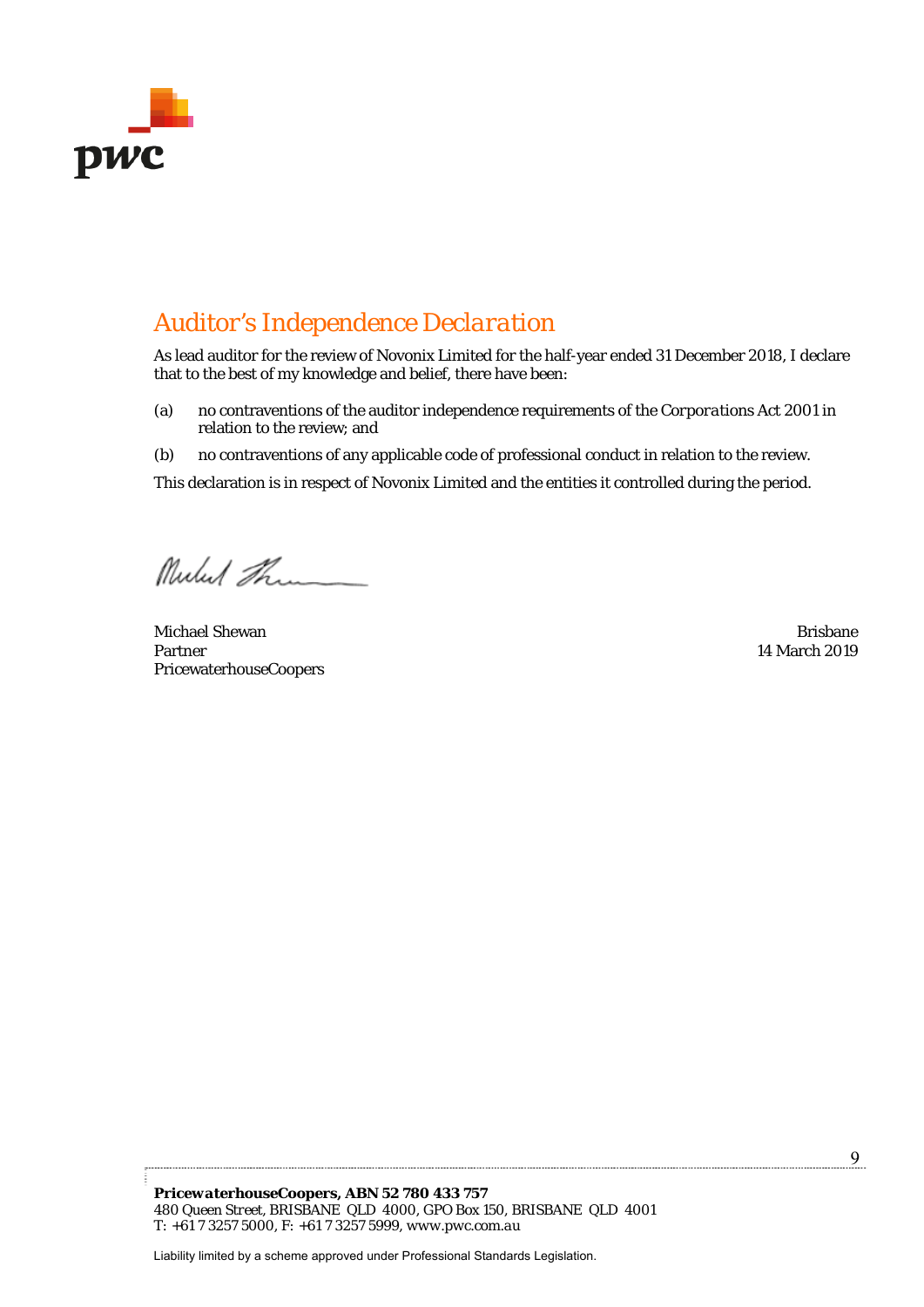# **CONTENTS**

**NOVONIX LIMITED** 

ABN 54 157 690 830 **Half‐year financial report** 

| Consolidated Statement of profit or loss and other comprehensive income | 11 |
|-------------------------------------------------------------------------|----|
| Consolidated Statement of financial position                            | 12 |
| Consolidated Statement of changes in equity                             | 13 |
| Consolidated Statement of cash flows                                    | 14 |
| Notes to the financial statements                                       | 15 |
| Directors' declaration                                                  | 30 |
| Independent auditor's review report                                     | 31 |

#### **General information**

The financial statements cover NOVONIX Limited as a consolidated entity consisting of NOVONIX Limited and the entities it controlled at the end of, or during, the half-year. The financial statements are presented in Australian dollars, which is NOVONIX Limited's functional and presentation currency.

NOVONIX Limited is a listed public company limited by shares, incorporated and domiciled in Australia. Its registered office and principal place of business are:

**Registered office Principal place of business** 

Central Plaza Two **CENTRAL CENTRAL CENTRAL PLACE CENTRAL CENTRAL CENTRAL CENTRAL CENTRAL CENTRAL CENTRAL CENTRAL CENTRAL CENTRAL CENTRAL CENTRAL CENTRAL CENTRAL CENTRAL CENTRAL CENTRAL CENTRAL CENTRAL CENTRAL CENTRAL CENTR** Level 11, 66 Eagle Street Brisbane QLD 4000

c/‐ McCullough Robertson Level 12, 144 Edward Street

A description of the nature of the consolidated entity's operations and its principal activities are included in the directors' report, which is not part of the financial statements.

The financial statements were authorised for issue, in accordance with a resolution of directors, on 14 March 2019.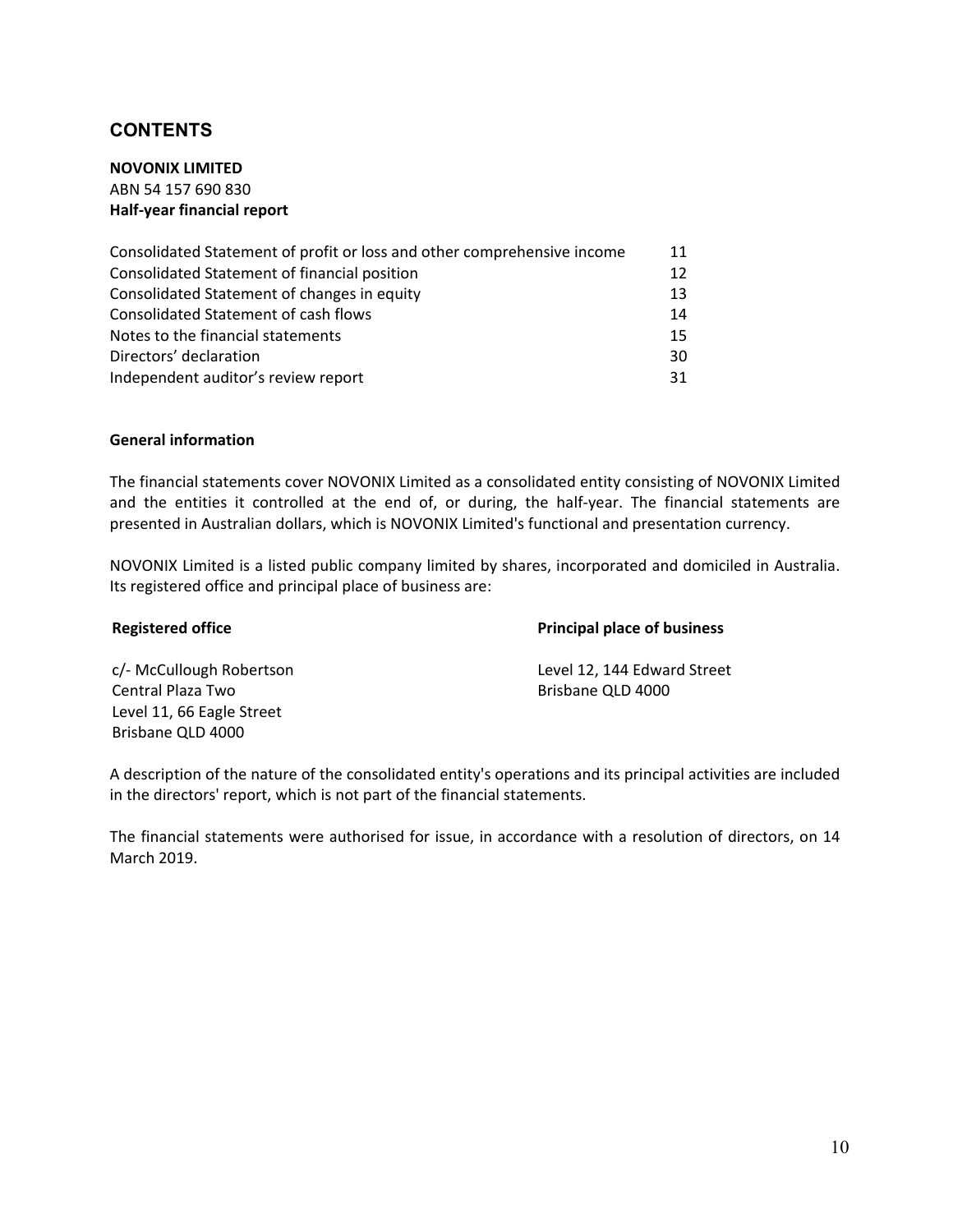# **CONSOLIDATED STATEMENT OF PROFIT OR LOSS AND OTHER COMPREHENSIVE INCOME FOR THE HALF-YEAR ENDED 31 DECEMBER 2018**

|                                                                                                                          |                | <b>Consolidated Half-year</b> |                        |  |
|--------------------------------------------------------------------------------------------------------------------------|----------------|-------------------------------|------------------------|--|
|                                                                                                                          |                | 2018                          | 2017                   |  |
|                                                                                                                          | <b>Notes</b>   | \$                            | \$                     |  |
| <b>Continuing operations</b>                                                                                             |                |                               |                        |  |
| Revenue                                                                                                                  | $\overline{2}$ | 721,302                       | 885,932                |  |
| Other income                                                                                                             | $\overline{2}$ | 210,710                       | 11,727                 |  |
| Cost of goods sold                                                                                                       |                | (461, 147)                    | (351, 247)             |  |
| Administrative and other expenses                                                                                        |                | (620, 881)                    | (663, 515)             |  |
| Borrowing costs                                                                                                          |                | (495,062)                     | (621, 683)             |  |
| Depreciation and amortisation expenses                                                                                   |                | (161, 942)                    | (49, 329)              |  |
| Marketing and project development costs                                                                                  |                | (401, 953)                    | (105, 643)             |  |
| Share based compensation                                                                                                 |                | (2, 265, 888)                 | (2,515,009)            |  |
| Employee benefits expense                                                                                                |                | (907, 538)                    | (606, 654)             |  |
| Share of net losses of joint venture                                                                                     |                | (751, 981)                    | (667, 649)             |  |
| Loss before income tax expense                                                                                           |                | (5, 134, 380)                 | (4,683,070)            |  |
| Income tax expense                                                                                                       |                |                               | (17, 337)              |  |
| Loss from continuing operations                                                                                          |                | (5, 134, 380)                 | (4,700,407)            |  |
| Other comprehensive income for the period, net of<br>tax                                                                 |                |                               |                        |  |
| Foreign exchange differences on translation of foreign                                                                   |                |                               |                        |  |
| operations                                                                                                               |                | 57,771                        | 25,903                 |  |
| Total comprehensive income for the period                                                                                |                | (5,076,609)                   | (4,674,504)            |  |
|                                                                                                                          |                | <b>Cents</b>                  | Cents                  |  |
| Earnings per share for loss from continuing operations<br>attributable to the ordinary equity holders of the<br>Company: |                |                               |                        |  |
| Basic earnings per share                                                                                                 | 8              | $(4.17 \text{ cents})$        | $(4.32 \text{ cents})$ |  |
| Diluted earnings per share                                                                                               | 8              | $(4.17 \text{ cents})$        | $(4.32 \text{ cents})$ |  |

*The above consolidated statement of profit or loss and other comprehensive income should be read in conjunction with the accompanying notes.*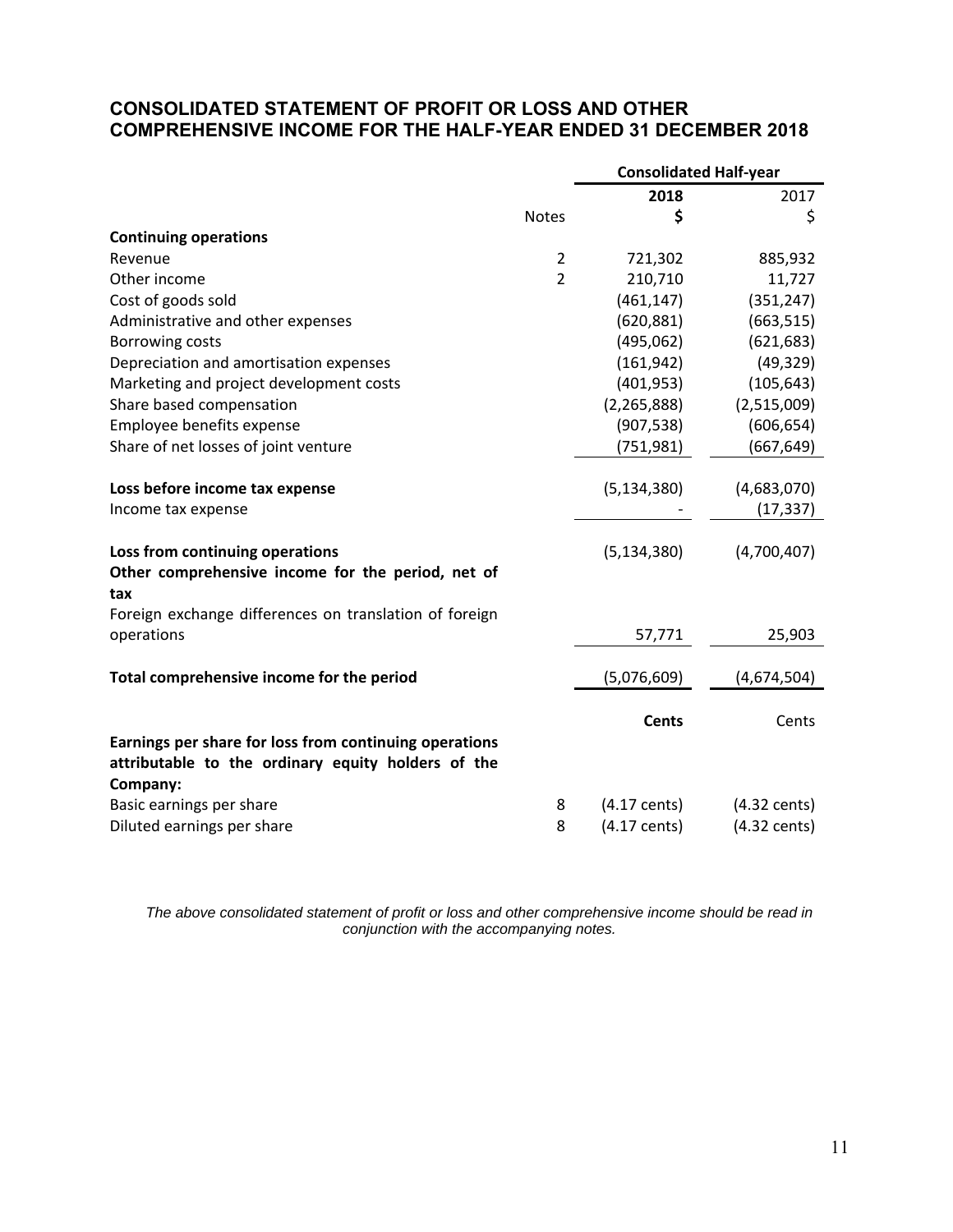# **CONSOLIDATED STATEMENT OF FINANCIAL POSITION AS AT 31 DECEMBER 2018**

|                                      |                | <b>Consolidated</b> |                |  |
|--------------------------------------|----------------|---------------------|----------------|--|
|                                      |                | 31 December         | 30 June 2018   |  |
|                                      | <b>Notes</b>   | 2018                | \$             |  |
|                                      |                | \$                  |                |  |
| <b>ASSETS</b>                        |                |                     |                |  |
| <b>Current assets</b>                |                |                     |                |  |
| Cash and cash equivalents            | 3              | 3,447,280           | 396,224        |  |
| Trade and other receivables          |                | 280,915             | 560,231        |  |
| Other current assets                 |                | 260,557             | 250,986        |  |
| Inventory                            |                | 833,716             | 646,143        |  |
| <b>Total current assets</b>          |                | 4,822,468           | 1,853,584      |  |
| <b>Non-current assets</b>            |                |                     |                |  |
| Property, plant and equipment        | 4              | 2,844,277           | 2,441,418      |  |
| Exploration and evaluation assets    | 5              | 13,370,116          | 13,253,083     |  |
| Investment in Joint Venture          |                | 10,891,569          | 11,643,550     |  |
| Intangible assets                    |                | 5,058,525           | 5,027,964      |  |
| Other assets                         |                | 8,560               | 8,040          |  |
| <b>Total non-current assets</b>      |                | 32,173,047          | 32,374,055     |  |
|                                      |                |                     |                |  |
| <b>Total assets</b>                  |                | 36,995,515          | 34,227,639     |  |
| <b>LIABILITIES</b>                   |                |                     |                |  |
| <b>Current liabilities</b>           |                |                     |                |  |
| Trade and other payables             |                | 271,700             | 676,866        |  |
| <b>Contract liabilities</b>          |                | 246,085             | 209,278        |  |
| <b>Borrowings</b>                    | 6              | 5,396,292           | 86,886         |  |
| <b>Total current liabilities</b>     |                | 5,914,077           | 973,030        |  |
| <b>Non-current liabilities</b>       |                |                     |                |  |
| <b>Borrowings</b>                    | 6              | 1,676,411           | 1,645,776      |  |
| <b>Total non-current liabilities</b> |                | 1,676,411           | 1,645,776      |  |
|                                      |                |                     |                |  |
| <b>Total liabilities</b>             |                | 7,590,488           | 2,618,806      |  |
|                                      |                |                     |                |  |
| <b>Net assets</b>                    |                | 29,405,027          | 31,608,833     |  |
| <b>EQUITY</b>                        |                |                     |                |  |
| Contributed equity                   | $\overline{7}$ | 38,163,405          | 38,163,405     |  |
| Reserves                             |                | 14,082,748          | 11,152,174     |  |
| <b>Accumulated losses</b>            |                | (22, 841, 126)      | (17, 706, 746) |  |
|                                      |                |                     |                |  |
| <b>Total equity</b>                  |                | 29,405,027          | 31,608,833     |  |
|                                      |                |                     |                |  |

*The above consolidated statement of financial position should be read in conjunction with the accompanying notes.*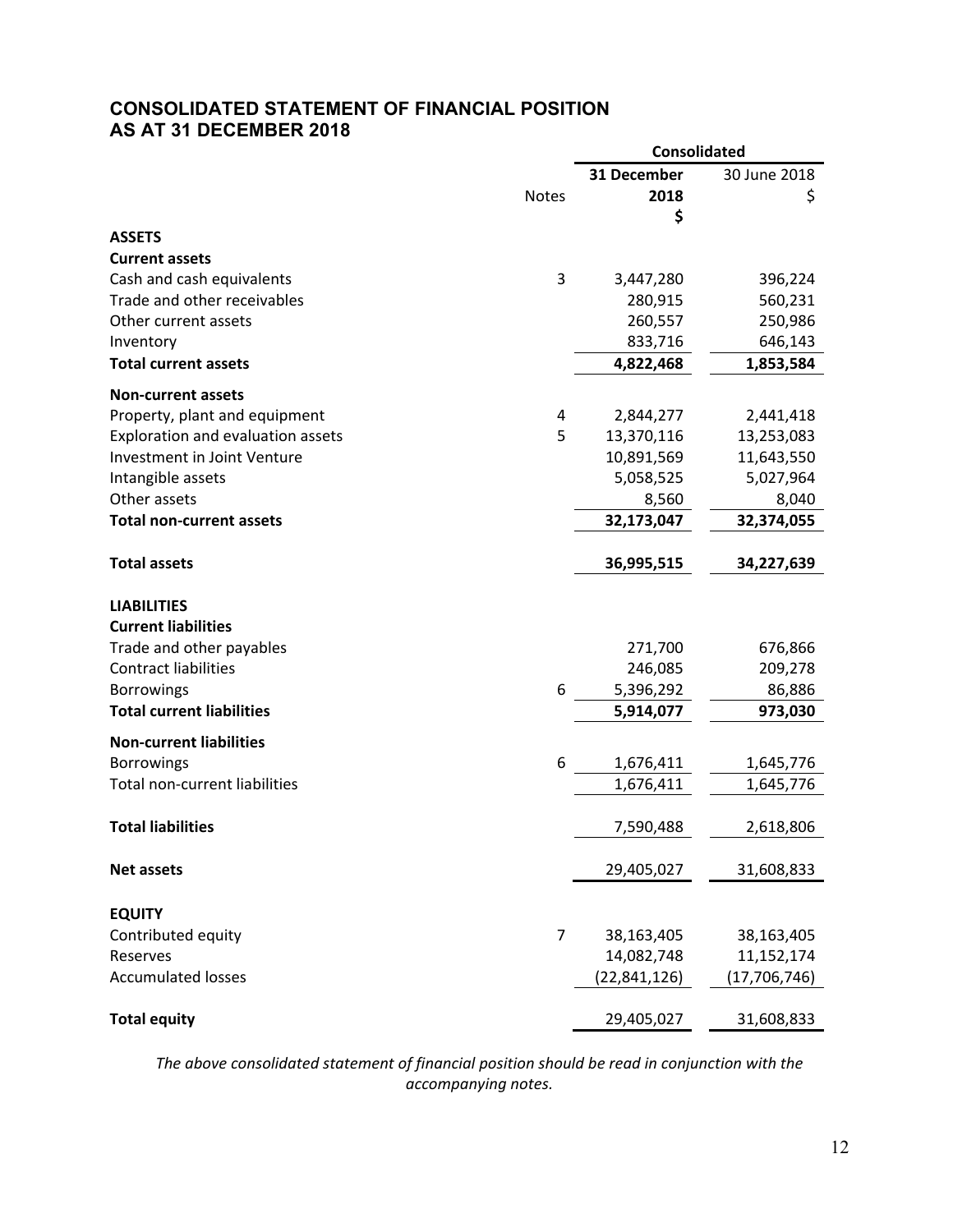# **CONSOLIDATED STATEMENT OF CHANGES IN EQUITY FOR THE HALF-YEAR ENDED 31 DECEMBER 2018**

|                                                          |                                   |                                    |                                                 | <b>Reserves</b>                          |                                           |                    |
|----------------------------------------------------------|-----------------------------------|------------------------------------|-------------------------------------------------|------------------------------------------|-------------------------------------------|--------------------|
| <b>Consolidated Group</b>                                |                                   |                                    |                                                 | Foreign                                  |                                           |                    |
|                                                          | <b>Contributed</b><br>equity<br>Ş | <b>Accumulated</b><br>losses<br>\$ | <b>Share based</b><br>payments<br>reserve<br>\$ | currency<br>translation<br>reserve<br>\$ | Convertible<br>loan note<br>reserve<br>\$ | <b>Total</b><br>\$ |
|                                                          |                                   |                                    |                                                 |                                          |                                           |                    |
| Balance at 1 July 2017                                   | 22,208,494                        | (7, 383, 364)                      | 2,839,547                                       | (36)                                     | 2,426,120                                 | 20,090,761         |
| Loss for the period                                      |                                   | (4,700,407)                        |                                                 |                                          |                                           | (4,700,407)        |
| Other comprehensive income                               |                                   |                                    |                                                 | 25,903                                   |                                           | 25,903             |
| <b>Total comprehensive income</b>                        |                                   | (4,700,407)                        |                                                 | 25,903                                   | $\overline{\phantom{0}}$                  | (4,674,504)        |
| Transactions with owners in their capacity as<br>owners: |                                   |                                    |                                                 |                                          |                                           |                    |
| Contributions of equity, net of transaction costs        | 15,964,970                        |                                    |                                                 |                                          |                                           | 15,964,970         |
| Share-based payments                                     |                                   |                                    | 2,515,009                                       |                                          |                                           | 2,515,009          |
| <b>Balance at 31 December 2017</b>                       | 38,173,464                        | (12,083,771)                       | 5,354,556                                       | 25,867                                   | 2,426,120                                 | 33,896,236         |
| Balance at 1 July 2018                                   | 38,163,405                        | (17, 706, 746)                     | 8,585,446                                       | 140,608                                  | 2,426,120                                 | 31,608,833         |
| Loss for the period                                      |                                   | (5, 134, 380)                      |                                                 |                                          |                                           | (5, 134, 380)      |
| Other comprehensive income                               |                                   |                                    |                                                 | 57,771                                   |                                           | 57,771             |
| <b>Total comprehensive income</b>                        |                                   | (5, 134, 380)                      |                                                 | 57,771                                   | $\overline{\phantom{a}}$                  | (5,076,609)        |
| Transactions with owners in their capacity as<br>owners: |                                   |                                    |                                                 |                                          |                                           |                    |
| Equity component of convertible notes, net of            |                                   |                                    |                                                 |                                          |                                           |                    |
| transaction costs                                        |                                   |                                    |                                                 |                                          | 606,915                                   | 606,915            |
| Share-based payments                                     |                                   |                                    | 2,265,888                                       |                                          |                                           | 2,265,888          |
| <b>Balance at 31 December 2018</b>                       | 38,163,405                        | (22, 841, 126)                     | 10,851,334                                      | 198,379                                  | 3,033,035                                 | 29,405,027         |
|                                                          |                                   |                                    |                                                 |                                          |                                           |                    |

*The above consolidated statement of changes in equity should be read in conjunction with the accompanying notes.*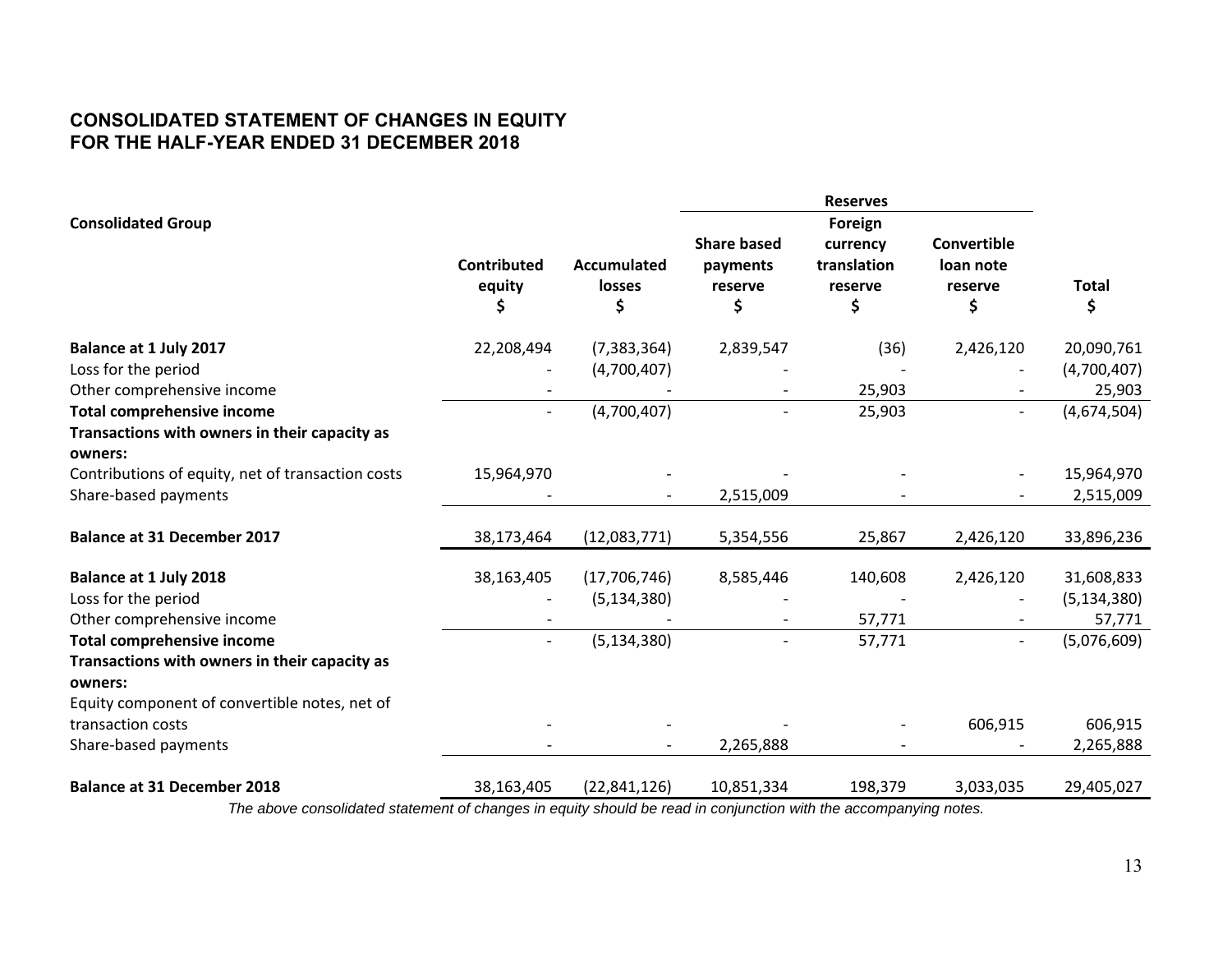# **CONSOLIDATED STATEMENT OF CASH FLOWS FOR THE HALF-YEAR ENDED 31 DECEMBER 2018**

|                                                        |              | <b>Consolidated Half-year</b> |             |  |
|--------------------------------------------------------|--------------|-------------------------------|-------------|--|
|                                                        |              | 2018                          | 2017        |  |
|                                                        | <b>Notes</b> | \$                            | \$          |  |
| <b>Cash flows from operating activities</b>            |              |                               |             |  |
| Receipts from customers (GST inclusive)                |              | 1,249,739                     | 977,884     |  |
| Payments to suppliers and employees (GST inclusive)    |              | (2,940,855)                   | (3,047,860) |  |
| Interest received                                      |              | 3,306                         | 1,890       |  |
| Borrowing costs paid                                   |              | (37, 350)                     | (16, 510)   |  |
| Government tax incentives received                     |              | 79,204                        |             |  |
| Income taxes paid                                      |              |                               | (1, 365)    |  |
| Net cash outflow from operating activities             |              | (1,645,956)                   | (2,085,961) |  |
| Cash flows from investing activities                   |              |                               |             |  |
| Payments for exploration assets                        |              | (135, 478)                    | (250, 728)  |  |
| Refunds / (payments) for security deposits             |              | (500)                         | 6,000       |  |
| Payments for property, plant and equipment             |              | (634, 840)                    | (1,478,689) |  |
| Net cash outflow from investing activities             |              | (770, 818)                    | (1,723,417) |  |
| <b>Cash flows from financing activities</b>            |              |                               |             |  |
| Proceeds on issue of shares, net of expenses           |              |                               | 5,424,164   |  |
| Proceeds from issue of loan notes, net of expenses     |              | 5,461,900                     |             |  |
| Proceeds from borrowings                               |              | 52,749                        | 1,546,370   |  |
| Repayment of borrowings                                |              | (28,067)                      | (4,309)     |  |
| Net cash inflow from financing activities              |              | 5,486,582                     | 6,966,225   |  |
| Net increase (decrease) in cash and cash equivalents   |              | 3,069,808                     | 3,156,847   |  |
| Effects of foreign currency                            |              | (760)                         | 9,910       |  |
| Cash and cash equivalents at the beginning of the year |              | 365,592                       | 2,415,124   |  |
| Cash and cash equivalents at the end of the year       | 3            | 3,434,640                     | 5,581,881   |  |

*The above consolidated statement of cash flows should be read in conjunction with the accompanying notes.*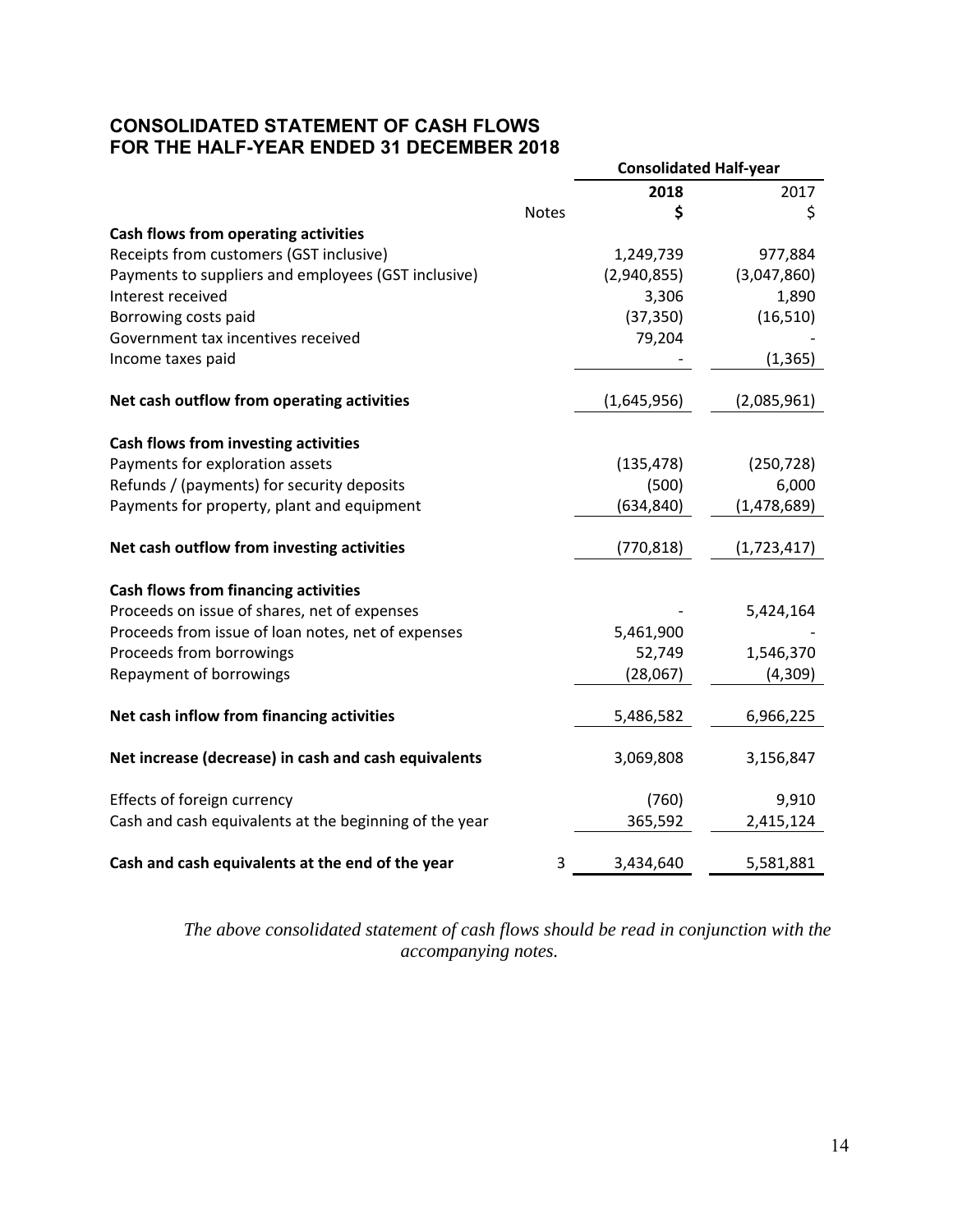# **Note 1 Summary of significant accounting policies**

These general purpose interim financial statements for the interim half-year reporting period ended 31 December 2018 have been prepared in accordance with Australian Accounting Standard 134 *Interim Financial Reporting* and the *Corporations Act 2001,* as appropriate for for‐profit oriented entities.

These general purpose financial statements do not include all the notes of the type normally included in annual financial statements. Accordingly, these financial statements are to be read in conjunction with any public announcements made by the company during the interim reporting period in accordance with the continuous disclosure requirements of the *Corporations Act 2001*.

The principal accounting policies adopted in the preparation of the financial statements are set out below. These policies have been consistently applied to all the years presented, unless otherwise stated.

#### **a) Going Concern**

The financial report has been prepared on the going concern basis, which contemplates continuity of normal business activities and the realisation of assets and settlement of liabilities in the normal course of business.

As disclosed in the financial report, the consolidated entity achieved a net loss of \$5,134,380 (31 December 2017: \$4,700,407) and net operating cash outflows of \$1,645,956 for the half year ended 31 December 2018 (31 December 2017: \$2,085,961). As at 31 December 2018 the consolidated entity has cash of \$3,447,280 (30 June 2018: \$396,224).

The ability of the consolidated entity to continue as a going concern is principally dependent upon one or more of the following:

- the ability of the company to raise capital as and when necessary;
- the ability of the consolidated entity to meet its cashflow forecasts;
- the successful and profitable growth of the battery materials and testing businesses; and
- the successful exploration and subsequent exploitation of the consolidated entity's tenements.

These conditions give rise to material uncertainty which may cast significant doubt over the consolidated entity's ability to continue as a going concern.

The directors believe that the going concern basis of preparation is appropriate due to the following reasons:

- the consolidated entity has successfully raised \$6,540,000 via the issue of 16,350,000 convertible loan notes as approved by Shareholders on 8 March 2019;
- the consolidated entity will raise a further \$4,360,000 via the issue of 10,900,000 convertible loan notes on 1 July 2019, subject to shareholder approval;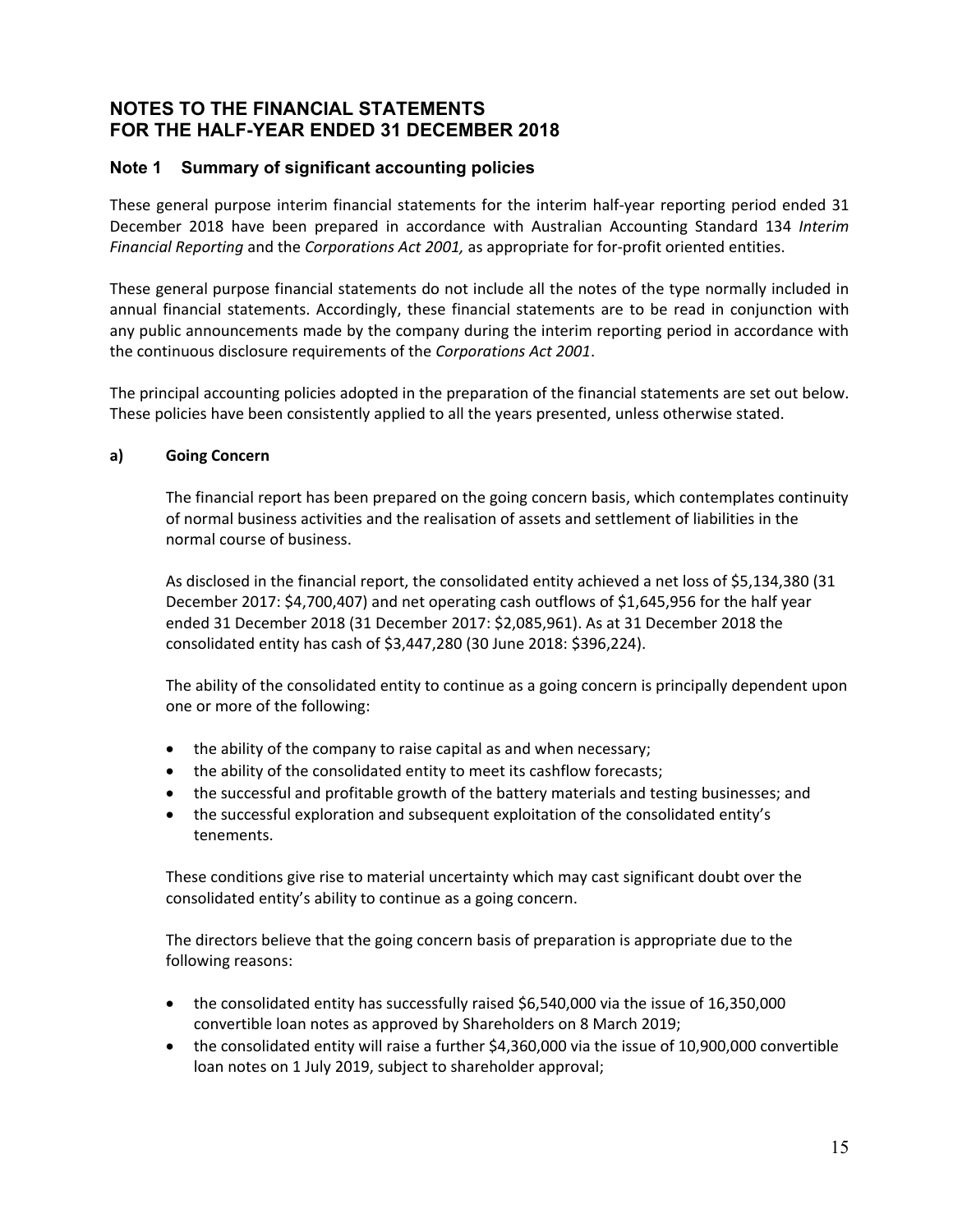### **Note 1 Summary of significant accounting policies (continued)**

 The directors believe there is sufficient cash available following the raise of \$6,540,000, as well as the planned issue of 10,900,000 convertible notes on 1 July 2019 to raise \$4,360,000, subject to shareholder approval, to continue operating until it can raise sufficient further capital to fund its ongoing activities.

Should the consolidated entity be unable to continue as a going concern, it may be required to realise its assets and extinguish its liabilities other than in the ordinary course of business, and at amounts that differ from those stated in the financial report.

This financial report does not include any adjustments relating to the recoverability and classification of recorded asset amounts or the amounts or classification of liabilities and appropriate disclosures that may be necessary should the consolidated entity be unable to continue as a going concern.

#### **b) Historical cost convention**

The financial statements have been prepared under the historical cost convention, except for, where applicable, the revaluation of available-for-sale financial assets, financial assets and liabilities at fair value through profit or loss, investment properties, certain classes of property, plant and equipment and derivative financial instruments.

#### **c) New and amended standards adopted by the Group**

A number of new or amended standards became applicable for the current reporting period however there were no retrospective adjustments resulting from adopting the following standards:

- AASB 15 *Revenue from Contracts with Customers,* and
- AASB 9 *Financial Instruments*

#### **AASB 15** *Revenue from Contracts with Customers* **– Impact of adoption**

NOVONIX has changed the presentation of certain amounts in the balance sheet to reflect the terminology of AASB 15 and AASB 9:

- Contract liabilities in relation to customer deposits paid for sale of goods were previously included in trade and other payables.
- Other current receivables and prepayments were previously presented together with trade receivables but are now presented as other current assets in the balance sheet, to reflect their different nature.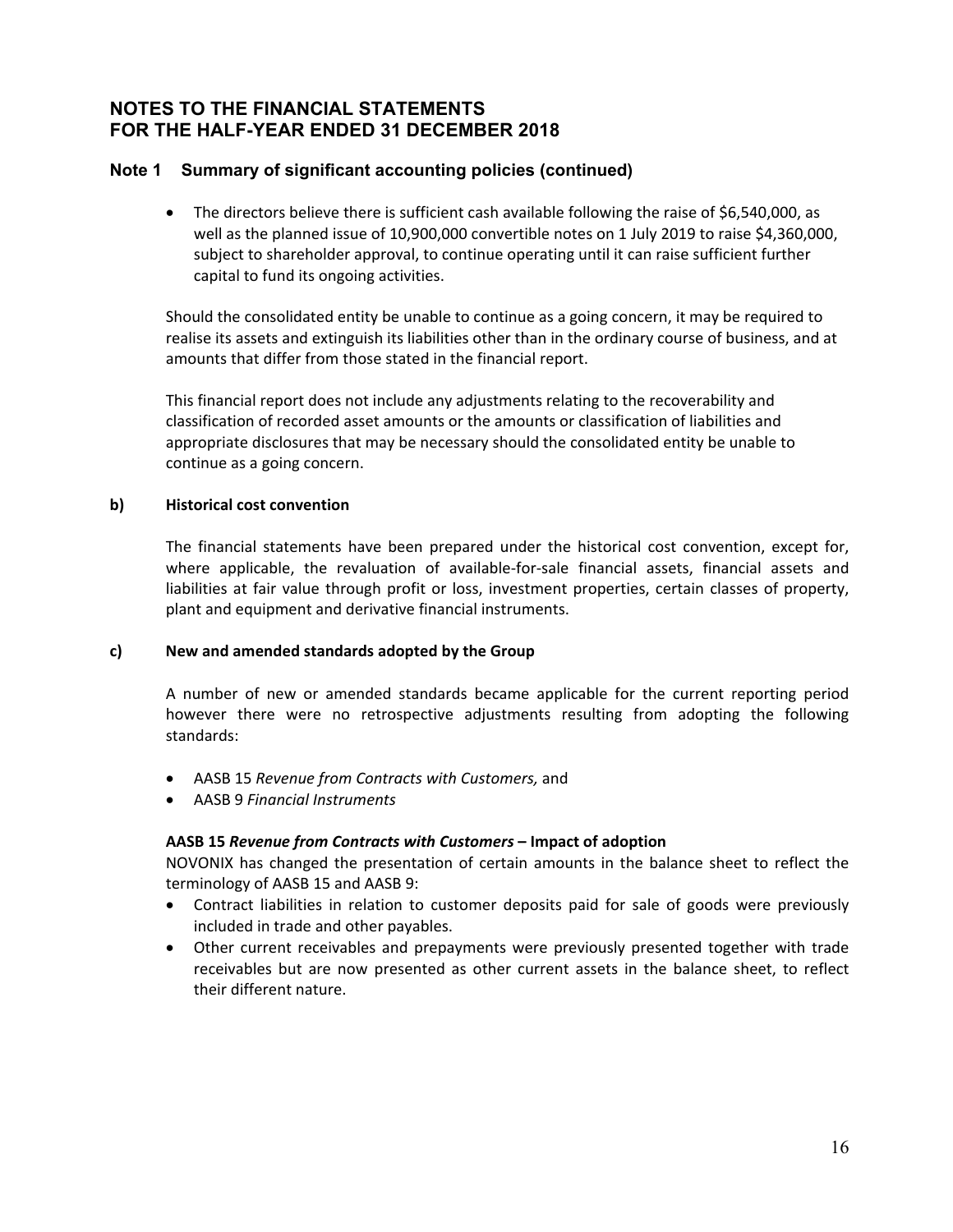### **Note 1 Summary of significant accounting policies (continued)**

#### *Revenue from external parties policy effective 1 July 2018*

*i) Sale of goods*

Revenue from sale of goods is recognised at the point of delivery as this corresponds to the transfer of significant risks and rewards of ownership of the goods and the cessation of all involvement in those goods.

#### *ii) Services revenue*

Revenue from services is recognised in the accounting period in which the services are rendered.

*iii) Other revenue*

Other revenue is recognised when it is received or when the right to receive payment is established.

#### **AASB 9** *Financial Instruments –* **Impact of adoption**

AASB 9 replaces the provisions of AASB 139 that relate to the recognition, classification and measurement of financial assets and financial liabilities, derecognition of financial instruments, impairment of financial assets and hedge accounting.

The adoption of AASB 9 *Financial Instruments* from 1 July 2018 resulted in changes in accounting policies adopted by the Group, which has been detailed in the following narrative. The change in the Group's accounting policies, applied from 1 July 2018, did not impact prior year financial statement balances. Opening balances have not been restated. There has been no impact on the Group's results for the half year ended 31 December 2018.

#### **(a) Classification and measurement**

On 1 July 2018 (the date of initial application of AASB 9), the Group's management has assessed which business models apply to the financial assets held by the Group and has classified its financial instruments into the appropriate AASB 9 categories. There was no impact on the balances in the financial statements resulting from this reclassification.

#### **(b) Impairment of financial assets**

The Group's trade and other receivables are subject to AASB 9's new expected credit loss model. The Group has revised its impairment methodology for trade and other receivables and applies the simplified approach to measuring expected credit losses. The simplified approach uses a lifetime expected loss allowance.

The loss allowances for trade and other receivables on 1 July 2018 were equal to the loss allowances as at 30 June 2018. There was no impact on the financial statement balances resulting from the application of AASB 9 methodology.

Individual debts that are known to be uncollectible are written off when identified.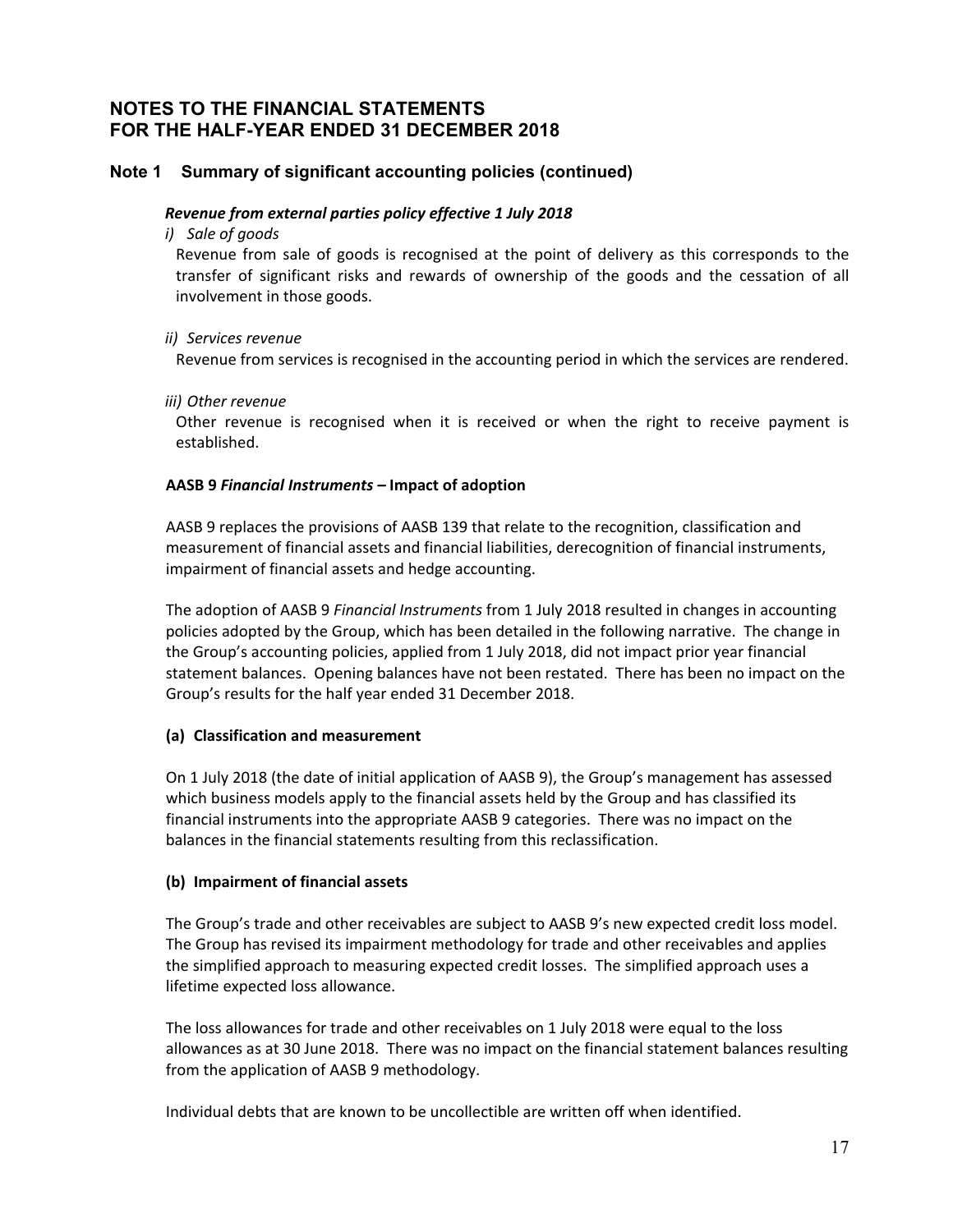#### **Note 1 Summary of significant accounting policies (continued)**

#### **d) Impact of standards issued but not yet applied by the entity**

#### *AASB 16 Leases*

AASB 16 was issued in February 2016. It will result in almost all leases being recognised on the balance sheet, as the distinction between operating and finance leases is removed. Under the new standard, an asset (the right to use the leased item) and a financial liability to pay rentals are recognised. The only exceptions are short‐term and low‐value leases.

The accounting for lessors will not significantly change.

The standard is mandatory for first interim periods within annual reporting periods beginning on or after 1 January 2019. The group does not intend to adopt the standard before its effective date.

As the consolidated entity does not currently have any non-cancellable operating leases there is not expected to be any impact on the financial statements from applying the new standard.

#### **e) Critical accounting estimates**

The preparation of the financial statements requires the use of certain critical accounting estimates. It also requires management to exercise its judgement in the process of applying the consolidated entity's accounting policies. The areas involving a higher degree of judgement or complexity, or areas where assumptions and estimates are significant to the financial statements, are disclosed below.

#### *Exploration and evaluation costs*

Exploration and evaluation costs have been capitalised on the basis that the Group intend to commence commercial production in the future, from which time the costs will be transferred to mine properties and amortised in proportion to the depletion of the mineral resources. Key judgements are applied in considering costs to be capitalised which includes determining expenditures directly related to these activities and allocating overheads between those that are expensed and capitalised.

In addition, costs are only capitalised that are expected to be recovered either through successful development or sale of the relevant mining interest. Factors that could impact the future commercial production at the mine include the level of reserves and resources, future technology changes, which could impact the cost of mining, future legal changes and changes in commodity prices. To the extent that capitalised costs are determined not to be recoverable in the future, they will be written off in the period in which this determination is made.

#### *Value of intangible assets relating to acquisitions*

The Group has allocated portions of the cost of acquisitions to brand name and technology intangibles, valued using the multi‐period excess earnings method. These calculations require the use of assumptions including future customer retention rates and cash flows.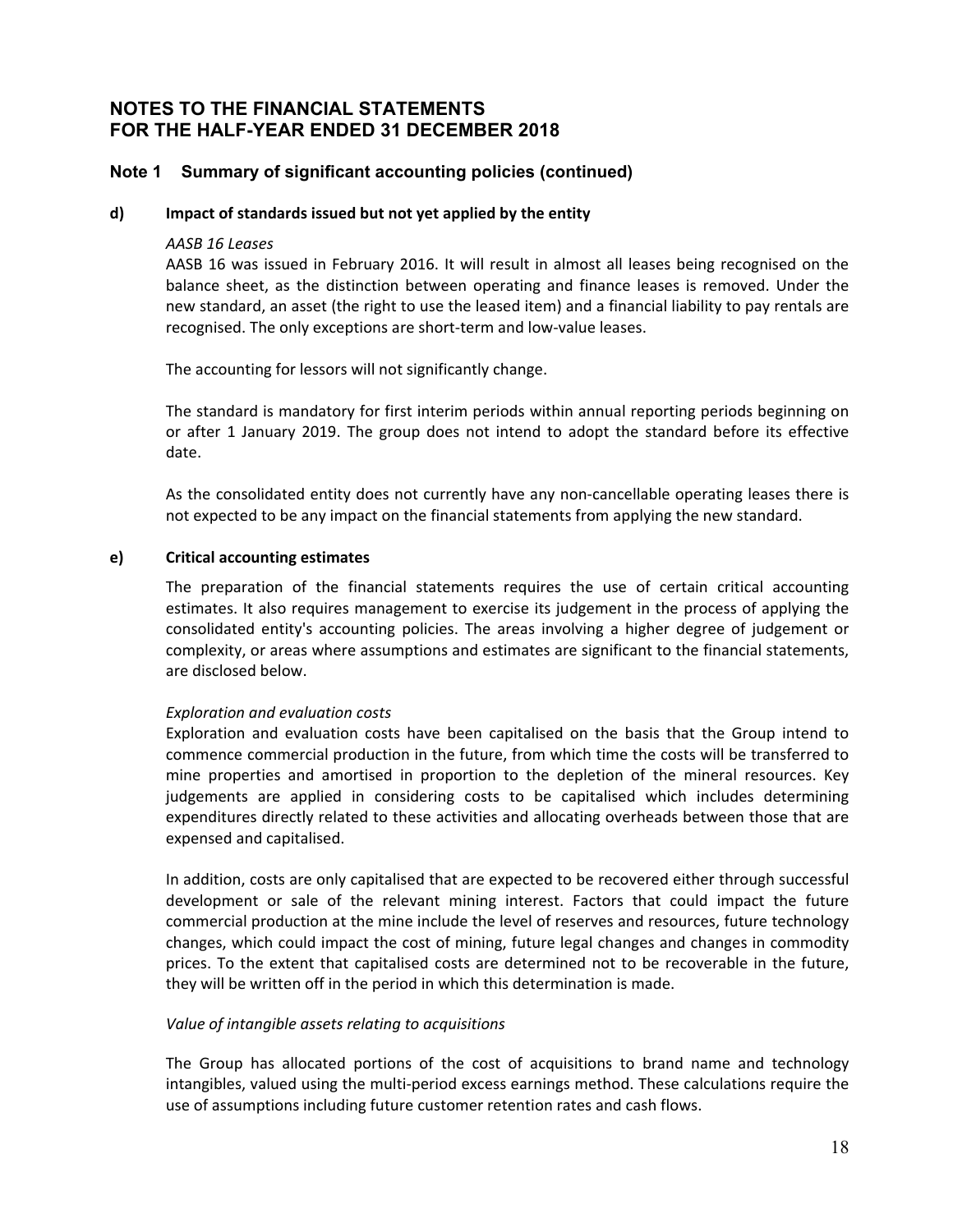### **Note 1 Summary of significant accounting policies (continued)**

#### *Impairment of goodwill*

The Group determines whether goodwill is impaired on an annual basis. This assessment requires an estimation of the recoverable amount of the cash-generating units to which the goodwill is allocated.

#### *Share based payment transactions*

The Group measures the cost of equity settled transactions with employees by reference to the fair value of the equity instruments at the date at which they are granted. The fair value is determined by using either a binomial or Monte Carlo option pricing model taking into account the terms and conditions upon which the instruments were granted. The accounting estimates and assumptions, including share price volatility, interest rates and vesting periods would have no impact on the carrying amounts of assets and liabilities within the next annual reporting period but may impact the profit or loss and equity.

#### *Carrying value of investments in joint ventures*

At balance date, the Group had a 50% interest in PUREgraphite LLC. It has joint control over that entity but does not have control. Therefore, the investment is classified as a joint venture and is accounted for using the equity method. Refer to note 9 for information on post balance date events that have affected this joint venture.

#### **Revision of Share based payment transactions**

During the prior financial year, share options and performance rights were awarded to certain key management personnel, which were subject to shareholder approval at the 2018 Annual General Meeting (AGM) of shareholders on 22 November 2018.

Per the requirements of AASB 2, a share based payment expense was recognised from the date that the associated services commenced for the respective individuals. This expense was based on the original estimate of the fair value of the share options or performance rights expected to vest.

Following formal approval by shareholders at the AGM, updated valuations were performed, and the fair value of the share options and performance rights were revised. To ensure the cumulative expense at 31 December 2018 is based on the revised fair value of the share options and performance rights, adjusting entries were recorded to the share based payment expense. As a result of the revised valuations being lower than the original estimates, it has resulted in a total net credit of \$127,637 being recorded to share based payments expense for the half year ended 31 December 2018, in respect of the particular share options and performance rights.

The share based payment expense in respect of these share options and performance rights will continue to be recognised over the remaining vesting period based on the revised valuations.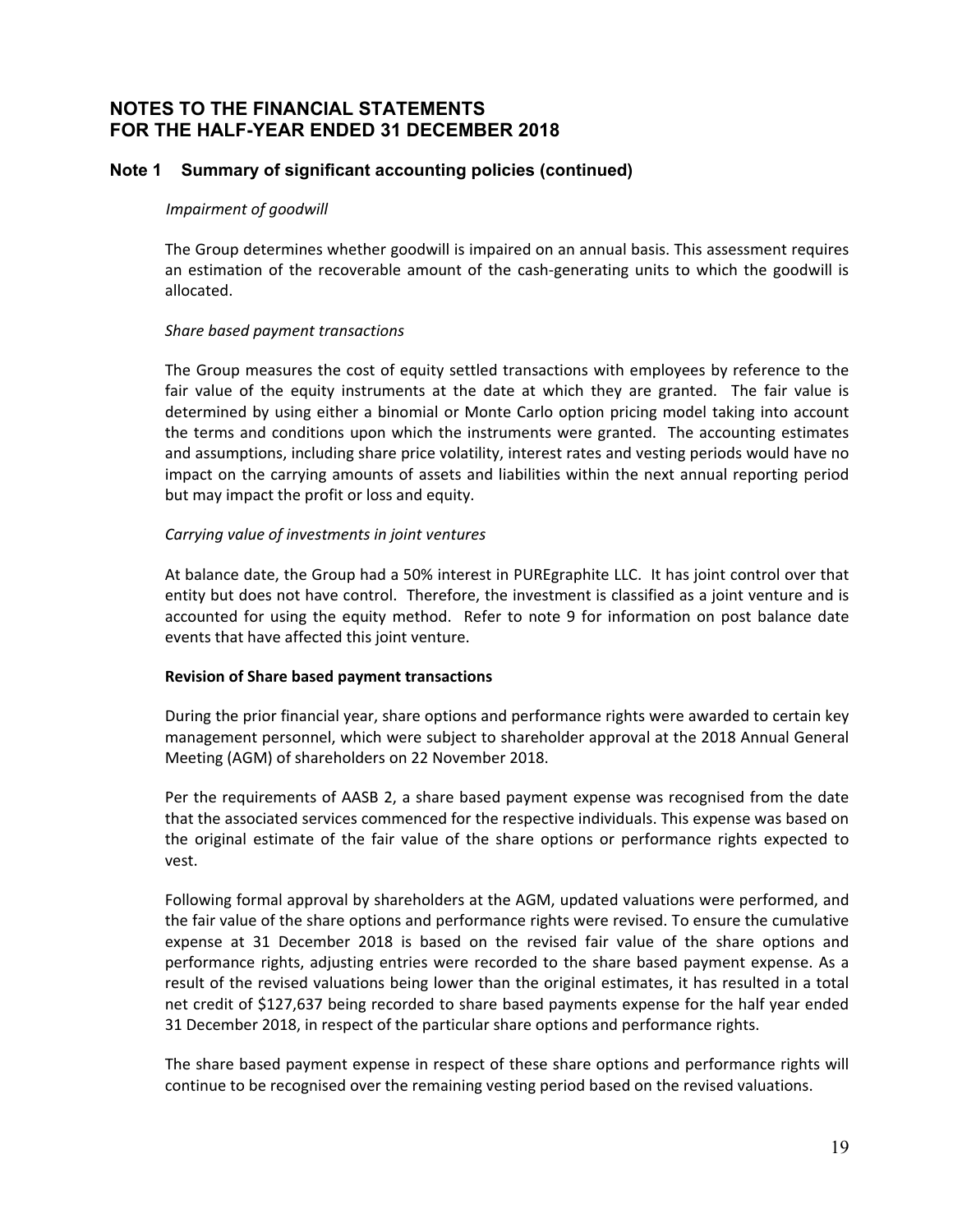#### **Note 2 Segment and revenue reporting**

The Group has identified its operating segments based on the internal reports that are reviewed and used by the Board of Directors (Chief Operating Decision Makers) in assessing performance and determining the allocation of resources. The Company is managed primarily on an operational basis. Operating segments are determined on the basis of financial information reported to the Board.

In the current financial year, the board has identified three operating segments being Battery Testing, Battery Materials and Graphite Exploration and Mining. The Battery Testing segment develops and manufactures battery cell testing equipment, whilst the Battery Materials segment develops and manufactures battery anode materials.

#### **Basis of accounting for purposes of reporting by operating segments**

#### **a. Accounting policies adopted**

Unless stated otherwise, all amounts reported to the Board of Directors, being the chief operating decision makers with respect to operating segments, are determined in accordance with accounting policies that are consistent with those adopted in the annual financial statements of the Group.

#### **b. Segment assets**

Where an asset is used across multiple segments, the asset is allocated to the segment that receives the majority of the economic value from the asset. In most instances, segment assets are clearly identifiable on the basis of their nature and physical location.

#### **c. Segment liabilities**

Liabilities are allocated to segments where there is a direct nexus between the incurrence of the liability and the operations of the segment. Borrowings and tax liabilities are generally considered to relate to the Group as a whole and are not allocated. Segment liabilities include trade and other payables.

#### **d. Unallocated items**

The following items for revenue, expenses, assets and liabilities are not allocated to operating segments as they are not considered part of the core operations of any segment:

- ‐ Interest income related to Corporate bank accounts
- ‐ Borrowing costs associated with Loan Notes
- ‐ Liability component of Loan notes recorded as borrowings
- ‐ Corporate administrative and other expenses
- ‐ Income tax expense
- ‐ Corporate share‐based payments
- ‐ Corporate marketing and project development expenses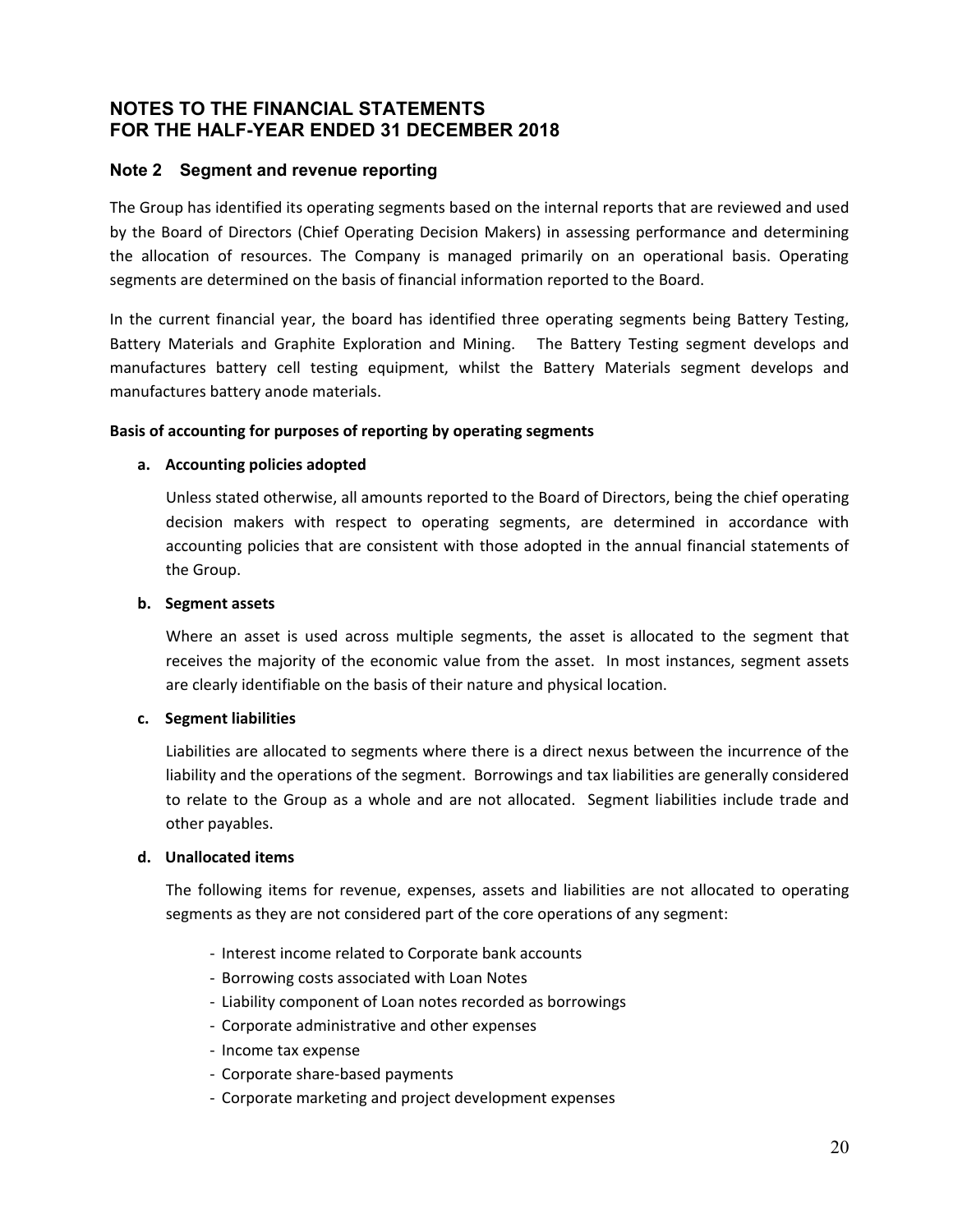# **Note 2 Segment information (continued)**

*Segment performance* 

|                                                                         | <b>Battery</b> | <b>Battery</b>   | Graphite<br><b>Exploration</b> |                    |              |
|-------------------------------------------------------------------------|----------------|------------------|--------------------------------|--------------------|--------------|
| 2018                                                                    | <b>Testing</b> | <b>Materials</b> | and Mining                     | <b>Unallocated</b> | <b>Total</b> |
|                                                                         | \$             | \$               | \$                             | \$                 | \$           |
| Sales of goods revenue                                                  | 579,135        |                  |                                |                    | 579,135      |
| Services revenue                                                        | 142,167        |                  |                                |                    | 142,167      |
| Other income                                                            | 210,462        |                  |                                | 248                | 210,710      |
| Total group revenue and<br>other income                                 | 931,764        | ٠                |                                | 248                | 932,012      |
| Segment net profit / (loss)<br>from continuing<br>operations before tax | (2,207,196)    | (888,088)        |                                | (2, 118, 696)      | (5,213,980)  |

| <b>Restated</b>                                                         |                |                  |                                |                    |              |
|-------------------------------------------------------------------------|----------------|------------------|--------------------------------|--------------------|--------------|
|                                                                         | <b>Battery</b> | <b>Battery</b>   | Graphite<br><b>Exploration</b> |                    |              |
| 2017                                                                    | <b>Testing</b> | <b>Materials</b> | and Mining                     | <b>Unallocated</b> | <b>Total</b> |
|                                                                         | \$             | \$               | Ş                              | \$                 | \$           |
| Sales of goods revenue                                                  | 877,725        |                  |                                |                    | 877,725      |
| Services revenue                                                        | 8,207          |                  |                                |                    | 8,207        |
| Other income                                                            | 10,038         | ٠                |                                | 1,689              | 11,727       |
| Total group revenue and<br>other income                                 | 895,970        | ٠                |                                | 1,689              | 897,659      |
| Segment net profit / (loss)<br>from continuing<br>operations before tax | (1,608,798)    | (979, 587)       |                                | (2,094,685)        | (4,683,070)  |

#### *Segment assets*

|                  |                |                  | <b>Graphite</b>    |                    |            |
|------------------|----------------|------------------|--------------------|--------------------|------------|
|                  | <b>Battery</b> | <b>Battery</b>   | <b>Exploration</b> |                    |            |
|                  | <b>Testing</b> | <b>Materials</b> | and Mining         | <b>Unallocated</b> | Total      |
|                  |                |                  |                    |                    | \$         |
| 31 December 2018 | 9,174,466      | 10,891,569       | 13,384,144         | 3,545,336          | 36,995,515 |
| 30 June 2018     | 8,826,997      | 11,643,550       | 13,268,598         | 488,494            | 34,227,639 |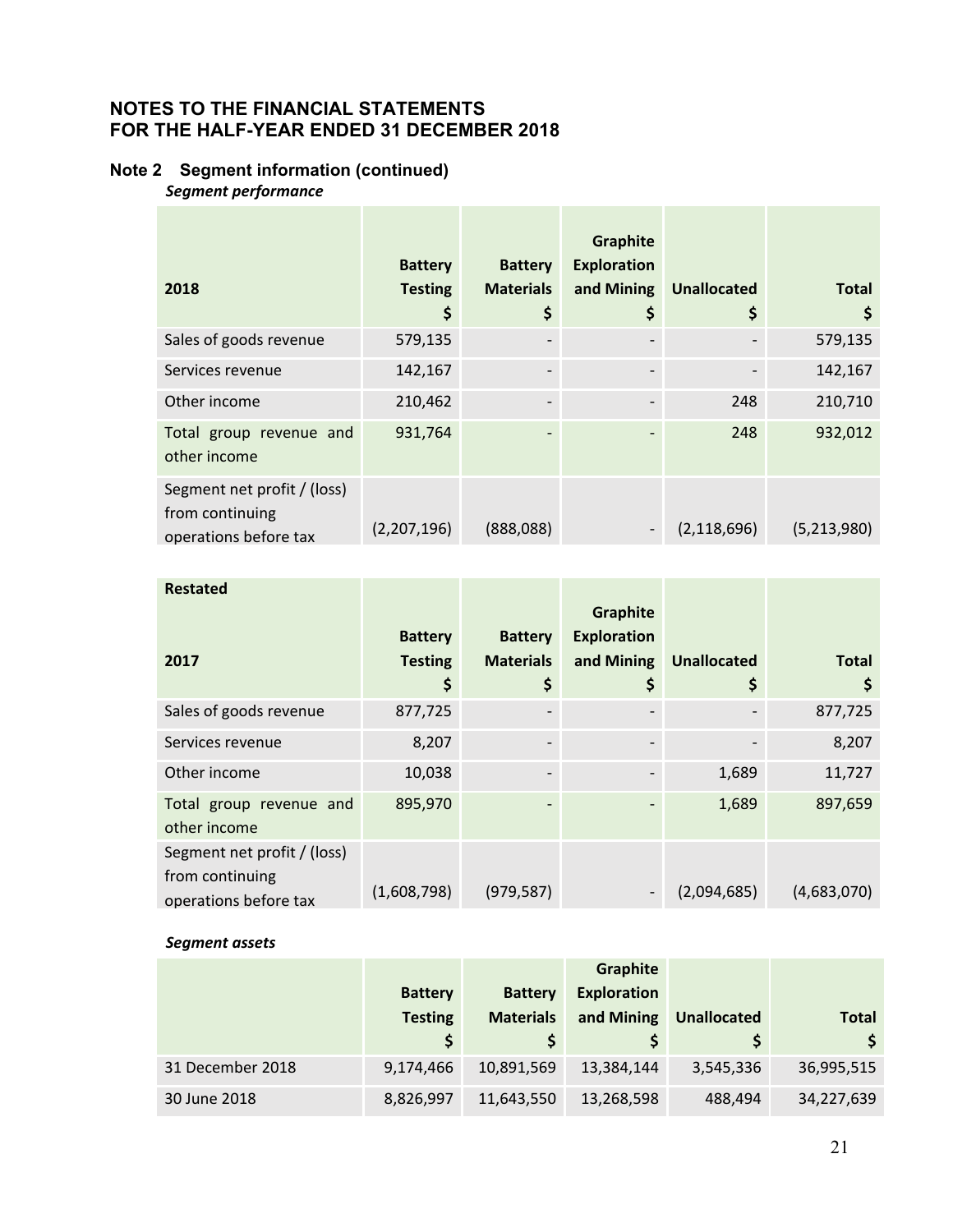# **Note 2 Segment information (continued)**

#### *Segment liabilities*

|                  |                |                  | Graphite                 |                    |              |
|------------------|----------------|------------------|--------------------------|--------------------|--------------|
|                  | <b>Battery</b> | <b>Battery</b>   | <b>Exploration</b>       |                    |              |
|                  | <b>Testing</b> | <b>Materials</b> | and Mining               | <b>Unallocated</b> | <b>Total</b> |
|                  |                |                  |                          | S                  | \$           |
| 31 December 2018 | 2,106,464      |                  | $\overline{\phantom{a}}$ | 5,484,024          | 7,590,488    |
| 30 June 2018     | 2,292,265      |                  | $\qquad \qquad$          | 326,541            | 2,618,806    |

#### *Geographical Segments*

 For the purposes of segment reporting, all segment activities relating to Graphite Exploration and Mining are carried out in Australia and all segment activities relating to Battery Materials and Battery Testing are carried out in North America.

#### **Note 3 Current assets – Cash and cash equivalents**

|                                                                                                                                                                              | 31 December<br>2018<br>\$ | 30 June<br>2018     |
|------------------------------------------------------------------------------------------------------------------------------------------------------------------------------|---------------------------|---------------------|
| Cash at bank                                                                                                                                                                 | 3,447,280                 | 396,224             |
| Reconciliation to cash flow statement<br>The above figures are reconciled to the amount of cash shown in<br>the statement of cash flows at the end of the period as follows: |                           |                     |
| Balances as above<br><b>Bank overdrafts</b>                                                                                                                                  | 3,447,280<br>(12, 640)    | 396,224<br>(30,632) |

Balance as per the statement of cash flows 365,592 3,434,640 365,592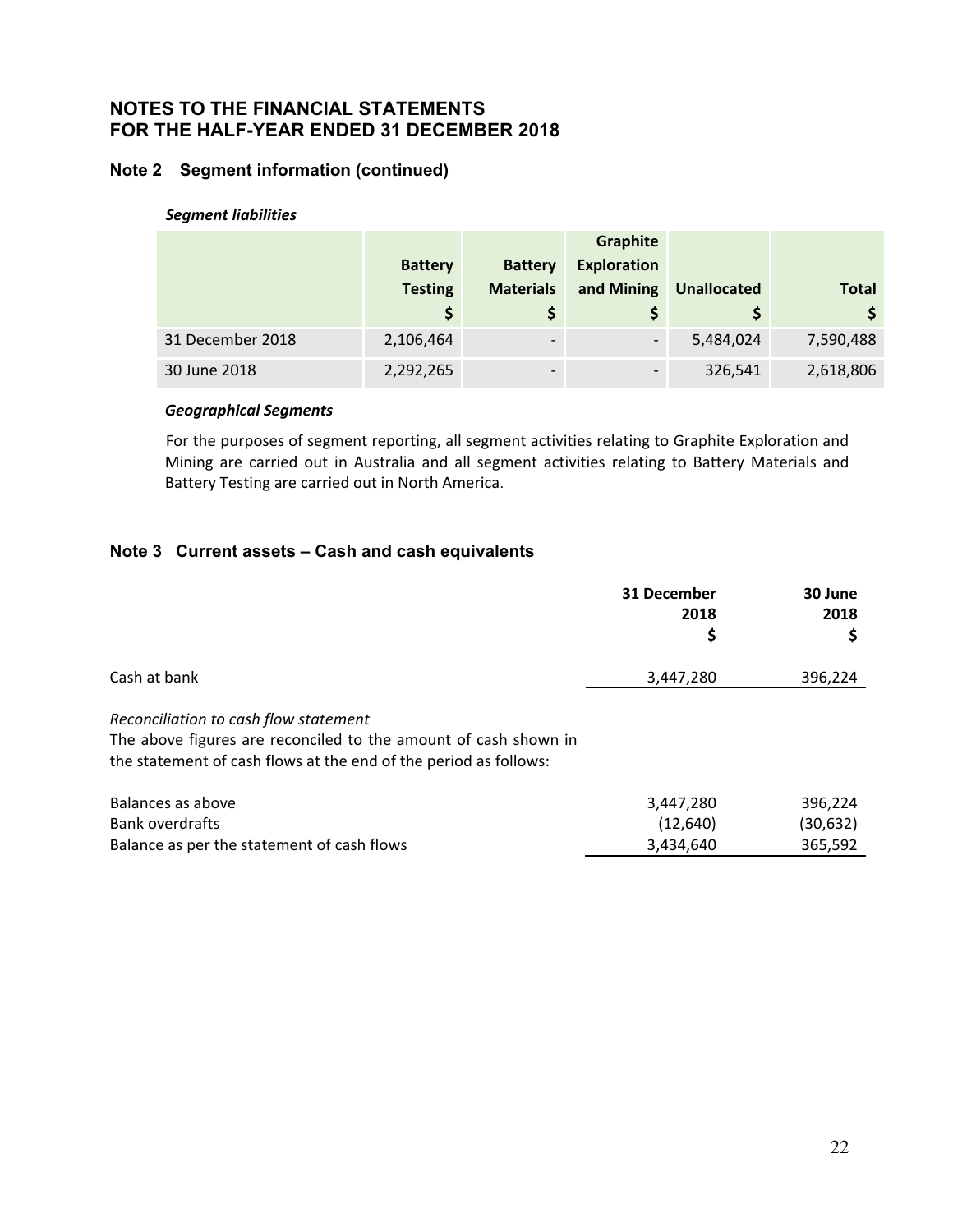# **Note 4 Non-current assets – Property, plant and equipment**

|                                                |                  |         | 31 December      | 30 June      |
|------------------------------------------------|------------------|---------|------------------|--------------|
|                                                |                  |         | 2018             | 2018         |
|                                                |                  |         | \$               | \$           |
| Plant and equipment - at cost                  |                  |         | 1,108,907        | 1,036,480    |
| Plant and equipment - accumulated depreciation |                  |         | (231,195)        | (128,605)    |
|                                                |                  |         | 877,712          | 907,875      |
| Buildings - at cost                            |                  |         | 1,653,167        | 1,197,162    |
| Buildings - accumulated depreciation           |                  |         | (50,504)         | (22, 963)    |
|                                                |                  |         | 1,602,663        | 1,174,199    |
| $Land - at cost$                               |                  |         | 363,902          | 359,344      |
|                                                |                  |         |                  |              |
|                                                |                  |         | 2,844,277        | 2,441,418    |
|                                                |                  |         |                  |              |
|                                                | <b>Plant and</b> | Land    | <b>Buildings</b> |              |
|                                                | equipment        | \$      | \$               | <b>Total</b> |
|                                                | \$               |         |                  | \$           |
| <b>Movements in Carrying Amounts</b>           |                  |         |                  |              |
| Balance at 1 July 2018                         | 907,875          | 359,344 | 1,174,199        | 2,441,418    |
| Additions                                      | 59,527           |         | 440,813          | 500,340      |
| Depreciation                                   | (99, 109)        |         | (27, 250)        | (126, 359)   |

Exchange differences 9,419 4,558 14,901 28,878

| 363,902<br>2,844,277<br>1,602,663 |
|-----------------------------------|
|-----------------------------------|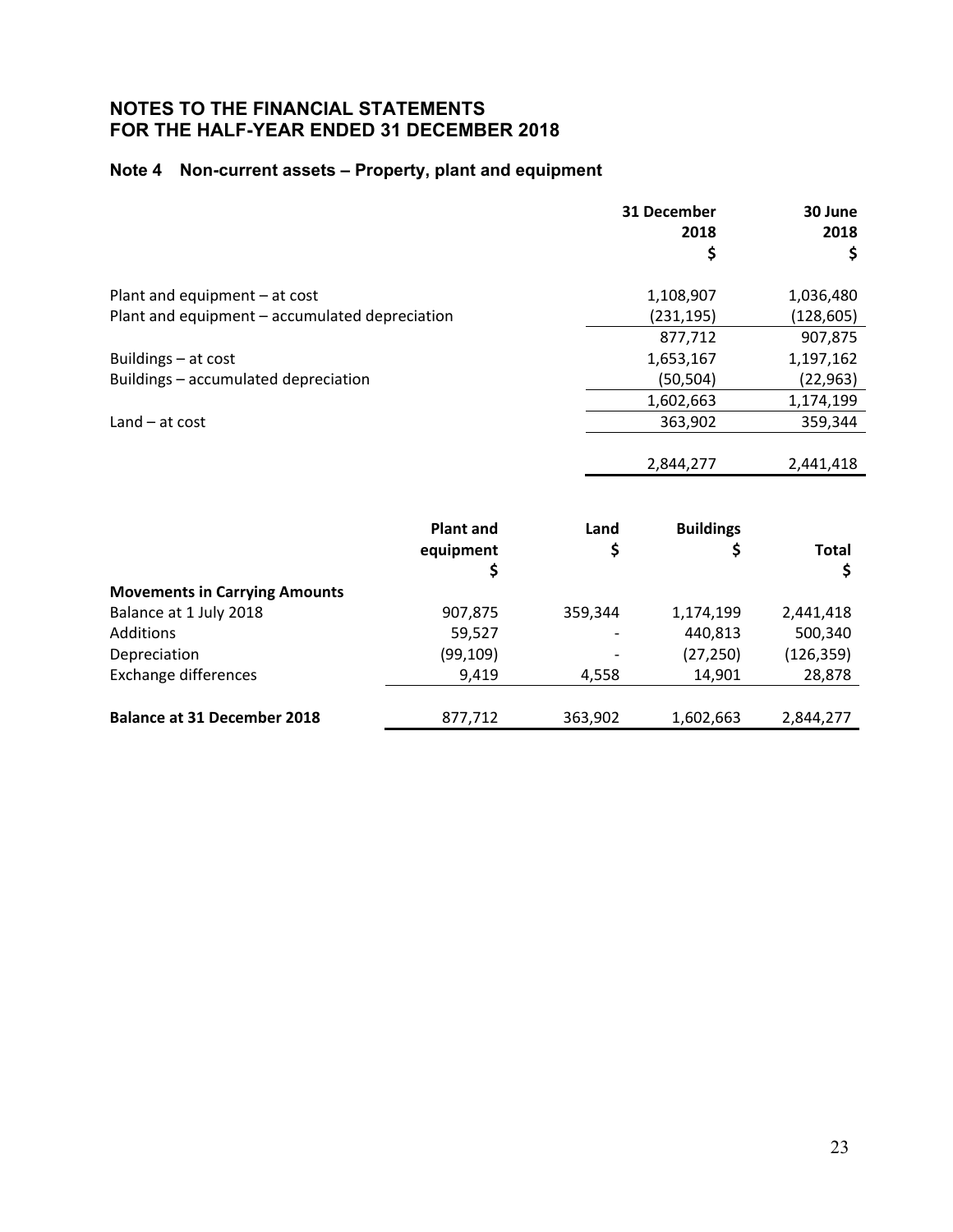#### **Note 5 Non-current assets – Exploration and evaluation assets**

|                                                                                                             | 31 December<br>2018<br>\$ | 30 June<br>2018<br>\$ |
|-------------------------------------------------------------------------------------------------------------|---------------------------|-----------------------|
| Exploration and evaluation assets $-$ at cost                                                               | 13,370,116                | 13,253,083            |
| The capitalised exploration and evaluation assets carried forward<br>above have been determined as follows: |                           |                       |
| Balance at 1 July 2018<br>Expenditure incurred during the half-year                                         | 13,253,083<br>117,033     |                       |
| Balance as at 31 December 2018                                                                              | 13,370,116                |                       |

The Directors have assessed that for the exploration and evaluation assets recognised at 31 December 2018, the facts and circumstances do not suggest that the carrying amount of an asset may exceed its recoverable amount. In considering this, the Directors have had regard to the facts and circumstances that indicate a need for an impairment as noted in Accounting Standard AASB *6 Exploration for and Evaluation of Mineral Resources*.

#### **Note 6 Borrowings**

| 31 December 2018 |                          | 30 June 2018 |                |           |              |
|------------------|--------------------------|--------------|----------------|-----------|--------------|
|                  | Non-                     |              | Non-           |           |              |
| <b>Current</b>   | Current                  | <b>Total</b> | <b>Current</b> | Current   | <b>Total</b> |
| \$               | \$                       | \$           | \$             | \$        | Ş            |
|                  |                          |              |                |           |              |
| 12,639           |                          | 12,639       | 30,632         |           | 30,632       |
| 56,967           | 1,266,142                | 1,323,109    | 56,254         | 1,277,591 | 1,333,845    |
| 69,606           | 1,266,142                | 1,335,748    | 86,886         | 1,277,591 | 1,364,477    |
|                  |                          |              |                |           |              |
|                  |                          |              |                |           |              |
| 5,301,941        | $\overline{\phantom{a}}$ | 5,301,941    |                |           |              |
| 24,745           | 410,269                  | 435,014      |                | 368,185   | 368,185      |
| 5,326,686        | 410,269                  | 5,736,955    |                |           |              |
|                  |                          |              |                | 368,185   | 368,185      |
| 5,396,292        | 1,676,411                | 7,072,703    | 86,886         | 1,645,776 | 1,732,662    |
|                  |                          |              |                |           |              |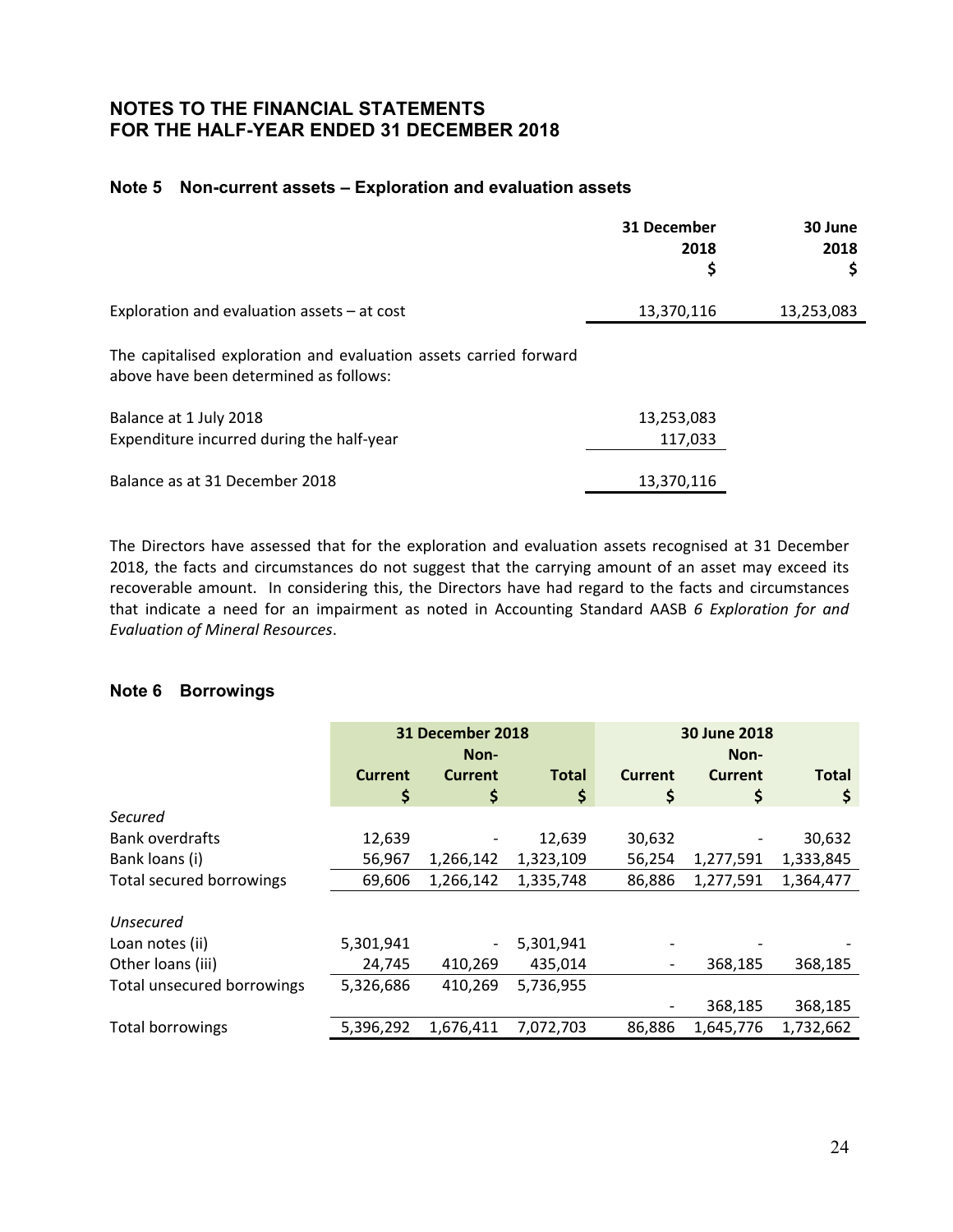# **Note 6 Borrowings (continued)**

#### *(i) Secured liabilities and assets pledged as security*

In December 2017, the group entered into a loan facility to purchase commercial land and buildings in Nova Scotia from which the Battery Testing Services business operates. The total available amount under the facility is CAD \$1,330,000 and it has been fully drawn down as at 31 December 2018. The full facility is repayable in monthly instalments, commencing 15 December 2017 and ending 15 November 2042.

The bank loan is secured by first mortgages over the group's freehold land and buildings.

The carrying amounts of non-financial assets pledged as security for current and non-current borrowings is \$1,966,566.

#### *(ii) Loan notes*

During the half year ended 31 December 2018 9,166,667 convertible loan notes were issued to sophisticated investors at \$0.60 each, raising a total of \$5,500,000. At 31 December 2018 none of these Loan Notes have been converted.

The initial fair value of the convertible loan note portion of the bond was determined using a market interest rate for an equivalent non‐convertible bond at the issue date.

The liability is subsequently recognised on an amortised cost basis until extinguished on conversion or maturity of the bonds. The remainder of the proceeds is allocated to the conversion option and recognised in shareholders' equity, net of income tax, and not subsequently remeasured.

The present value of the liability component at initial recognition was \$4,888,851, with issue costs of \$33,866. The balance of \$611,149 was recognised in equity, with issue costs of \$4,234.

#### **Key Loan Note Terms**

- Allowing for early conversion;
- Unsecured loan note issued at AUD\$0.60 per note;
- Coupon 10% per annum capitalised over a term of 13 months;
- Convertible at the option of the holder on 1 for 1 basis;
- Redeemable by NOVONIX at any time (with 5 business days notice), subject to payment of interest on full term;
- Maturity date of 13 months after the date of issue; and
- The notes are not listed or tradeable.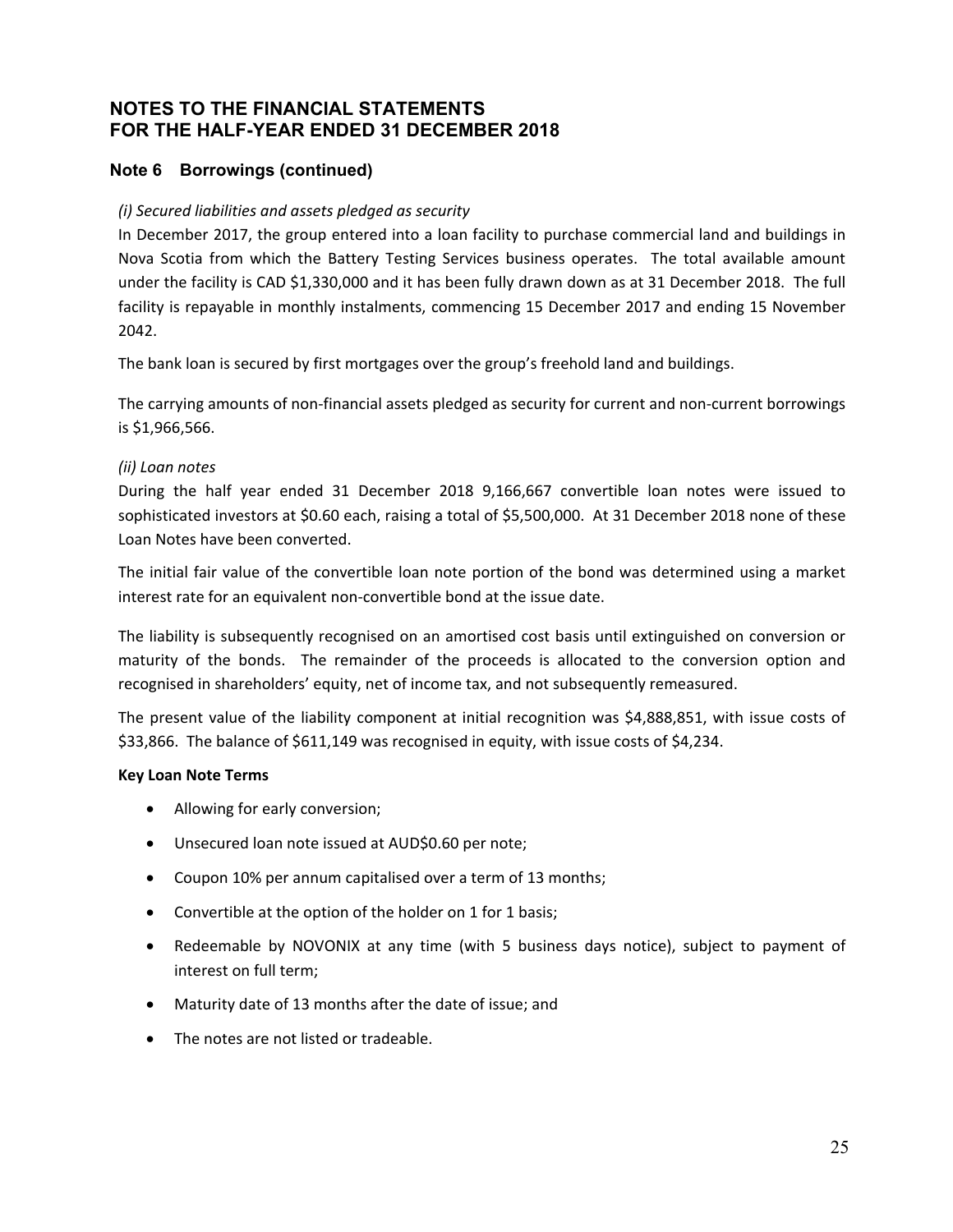#### **Note 6 Borrowings (continued)**

Reconciliation of movements in loan note liability:

|                                                             | 31 December<br>2018<br>Ş |
|-------------------------------------------------------------|--------------------------|
| Balance at 1 July 2018                                      |                          |
| Present value of liability component at initial recognition | 4,888,851                |
| Loan note issue costs                                       | (33, 866)                |
| Interest accrued for the year                               | 446,956                  |
| Balance at 31 December 2018                                 | 5,301,941                |

#### *(iii) Other loans*

In December 2017, the group also entered into a contribution agreement with Atlantic Canada Opportunities Agency (ACOA), for CAD\$500,000. As at 31 December 2018 the facility has been fully drawn down. The funding is to assist with expanding the market to reach new customers through marketing and product improvements. The facility is repayable in monthly instalments commencing 1 September 2019.

#### *(iv) Fair value*

For all borrowings, other than the ACOA loan noted at (iii) above, the fair values are not materially different to their carrying amounts, since the interest payable on those borrowings is either close to current market rates or the borrowings are of a short‐term nature.

The ACOA loan is interest free. The initial fair value of the ACOA loan was determined using a market interest rate for equivalent borrowings at the issue date. This resulted in a day 1 gain at each drawdown date.

#### *Financing arrangements*

The group's undrawn borrowing facilities as at 31 December 2018 totals \$nil (CAD \$nil).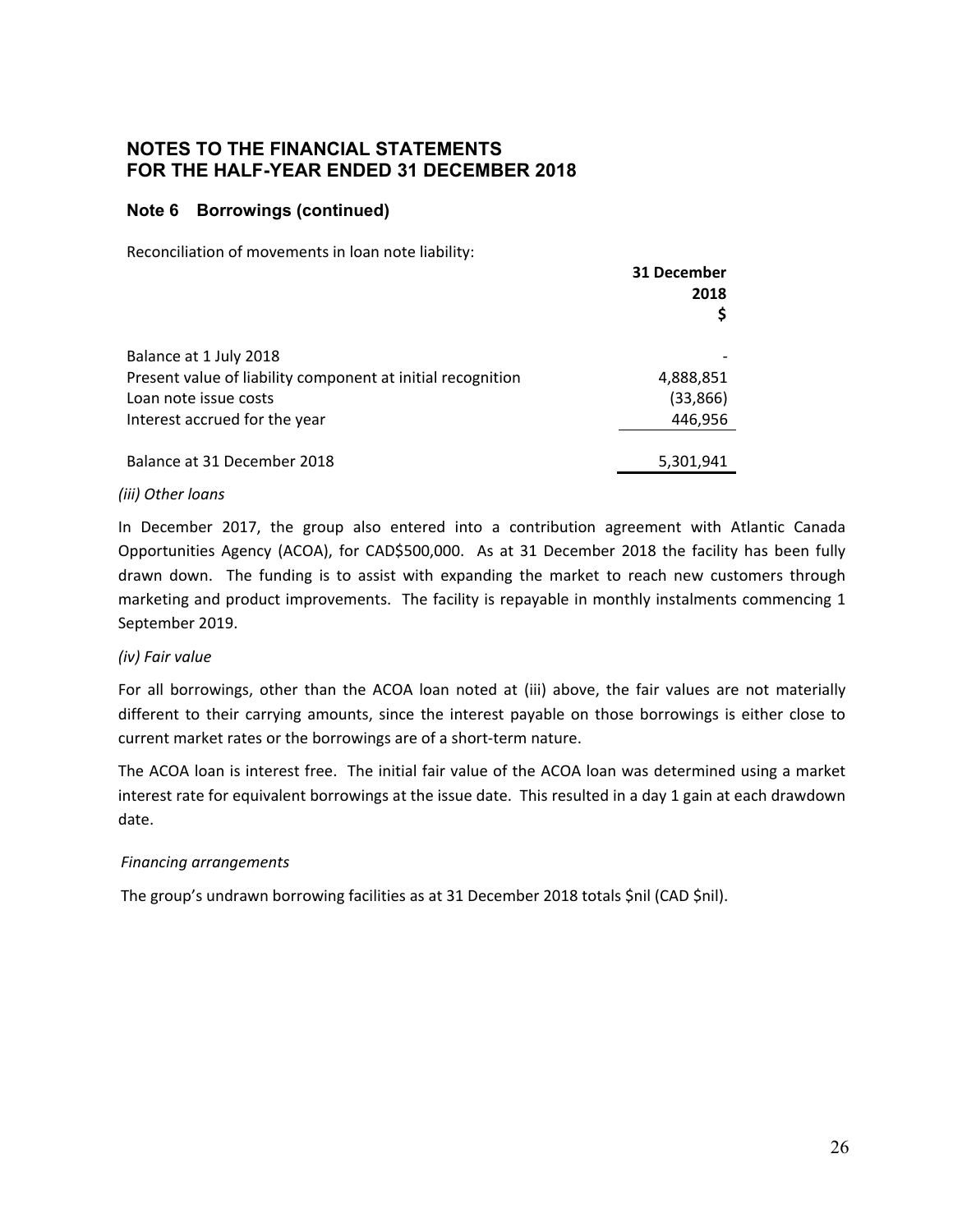#### **Note 6 Borrowings (continued)**

*Maturities of financial liabilities* 

As at 31 December 2018, the contractual maturities of the group's non-derivative financial liabilities were as follows:

| <b>Contractual</b><br>maturities<br>of financial<br><b>liabilities</b> | Less<br>than 6<br>months | $6 - 12$<br>months       | <b>Between</b><br>1 and $2$<br>years | <b>Between</b><br>2 and 5<br>years | Over <sub>5</sub><br><b>vears</b> | <b>Total</b><br>contractual<br>cash flows | <b>Carrying</b><br>amount |
|------------------------------------------------------------------------|--------------------------|--------------------------|--------------------------------------|------------------------------------|-----------------------------------|-------------------------------------------|---------------------------|
| At 31                                                                  |                          |                          |                                      |                                    |                                   |                                           |                           |
| <b>December</b>                                                        |                          |                          |                                      |                                    |                                   |                                           |                           |
| 2018                                                                   |                          |                          |                                      |                                    |                                   |                                           |                           |
| Trade and<br>other                                                     | 485.285                  | $\overline{\phantom{a}}$ | $\overline{\phantom{a}}$             | $\overline{\phantom{a}}$           | $\overline{\phantom{a}}$          | 485,285                                   | 485,285                   |
| payables                                                               |                          |                          |                                      |                                    |                                   |                                           |                           |
| <b>Borrowings</b>                                                      | 74.401                   | 5.387.729                | 194.164                              | 565,232                            | 1,761,436                         | 7,982,962                                 | 7,072,703                 |
| Total non-                                                             |                          |                          |                                      |                                    |                                   |                                           |                           |
| derivatives                                                            | 559,686                  | 5,387,729                | 194.164                              | 565,232                            | 1,761,436                         | 8,468,247                                 | 7,557,988                 |

# **Note 7 Contributed equity**

|     |                                                | 31 December<br>2018<br><b>Shares</b> | 30 June 2018<br><b>Shares</b> | 31 December<br>2018 | 30 June 2018 |
|-----|------------------------------------------------|--------------------------------------|-------------------------------|---------------------|--------------|
| (a) | Share capital<br>Ordinary shares<br>Fully paid | 123,137,680                          | 123,137,680                   | 38,163,405          | 38,163,405   |

#### **(b) Capital Management**

The Group's objectives when managing capital are to safeguard its ability to continue as a going concern, so that it can continue to provide returns for shareholders, benefits for other stakeholders and to maintain an optimal capital structure to reduce the cost of capital.

The capital structure of the Group includes equity attributable to equity holders, comprising of issued capital, reserves and accumulated losses. In order to maintain or adjust the capital structure, the Company may issue new shares, sell assets to reduce debt or adjust the level of activities undertaken by the company.

The Group monitors capital on the basis of cash flow requirements for operational, and exploration and evaluation expenditure. The Group will continue to use capital market issues and joint venture participant funding contributions to satisfy anticipated funding requirements.

The Group has no externally imposed capital requirements. The Group's strategy for capital risk management is unchanged from prior years.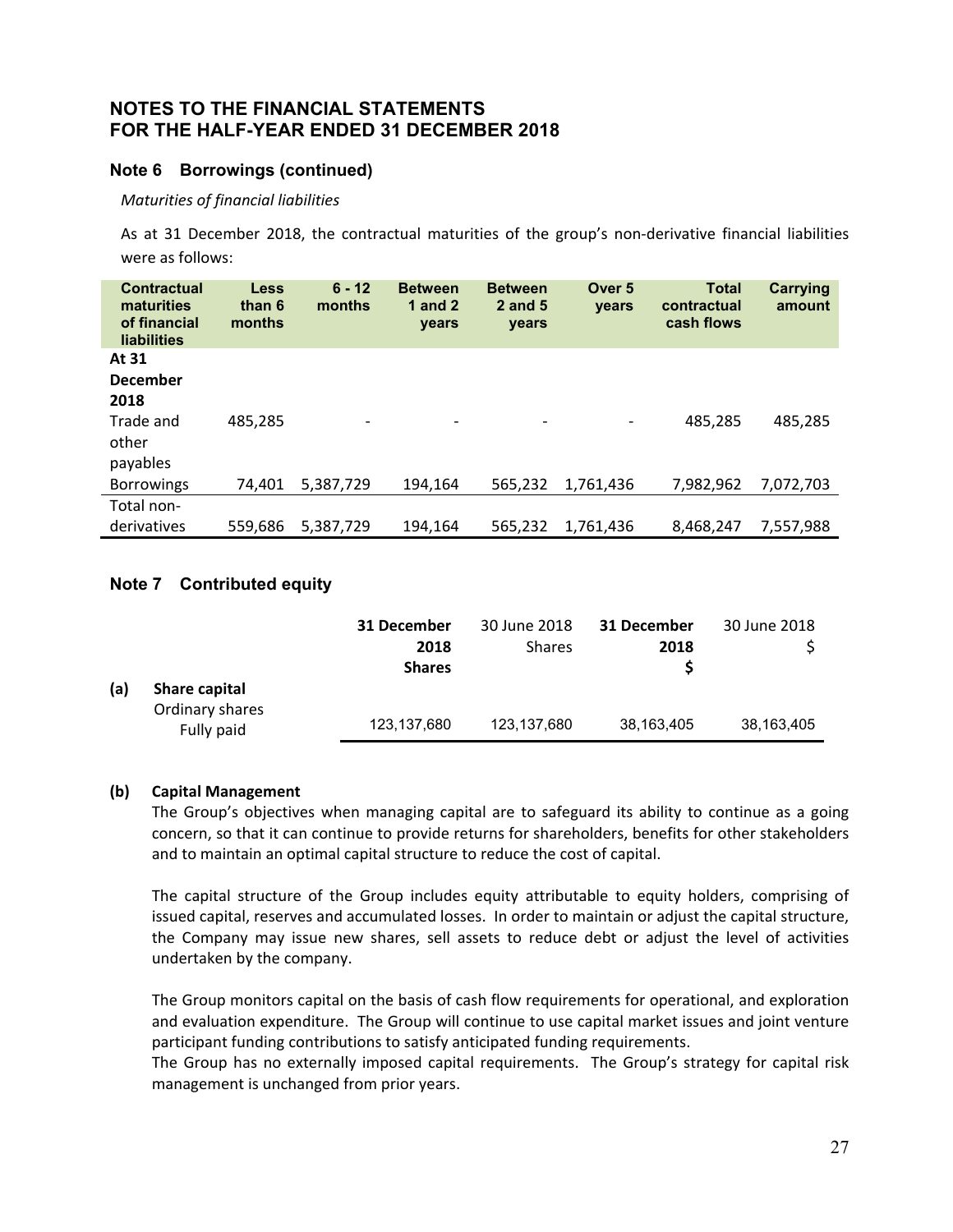#### **Note 8 Earnings per share**

|                                                                                                                       |               | <b>Consolidated</b> |
|-----------------------------------------------------------------------------------------------------------------------|---------------|---------------------|
|                                                                                                                       | 2018<br>\$    | 2017<br>\$          |
| Earnings per share for loss from continuing operations<br>Loss after income tax attributable to the owners of NOVONIX |               |                     |
| Limited                                                                                                               | (5, 134, 380) | (4,700,407)         |
|                                                                                                                       | <b>Number</b> | <b>Number</b>       |
| Weighted average number of shares used in calculating basic and<br>diluted earnings per share                         | 123,137,680   | 108,783,850         |
|                                                                                                                       | <b>Cents</b>  | <b>Cents</b>        |
| Basic earnings per share                                                                                              | (4.17)        | (4.32)              |
| Diluted earnings per share                                                                                            | (4.17)        | (4.32)              |

#### **Note 9 Events occurring after the balance sheet date**

Since 31 December 2018, the Group has:

- (a) Exercised its option under the terms of the Joint Venture Agreement of February 2017, to purchase an additional 25% interest in the USA‐based PUREgraphite battery anode material business for USD \$5,000,000. The increase in ownership of PUREgraphite to 75% provides NOVONIX Limited with control of the business and significant commercial benefits, including the right to 100% of PUREgraphite anode material production exceeding 1,000 tonnes per annum.
- (b) Received a short‐term loan of \$6,000,000 from the St Baker Energy Innovation Fund. The short‐ term loan is unsecured and interest-bearing at a rate of 10%. This short-term loan was used to fund the exercise of the PUREgraphite option and has been converted to Loan Notes following Shareholder approval on 8 March 2019.
- (c) Issued 15,000,000 convertible loan notes to St Baker Energy Innovation Fund (a related party of Philip St Baker) and 1,350,000 convertible loan notes to another leading Australian institutional investor to raise \$6,540,000 (\$6,000,000 of this funded via conversion of the short-term loan noted above), following Shareholder approval on 8 March 2019.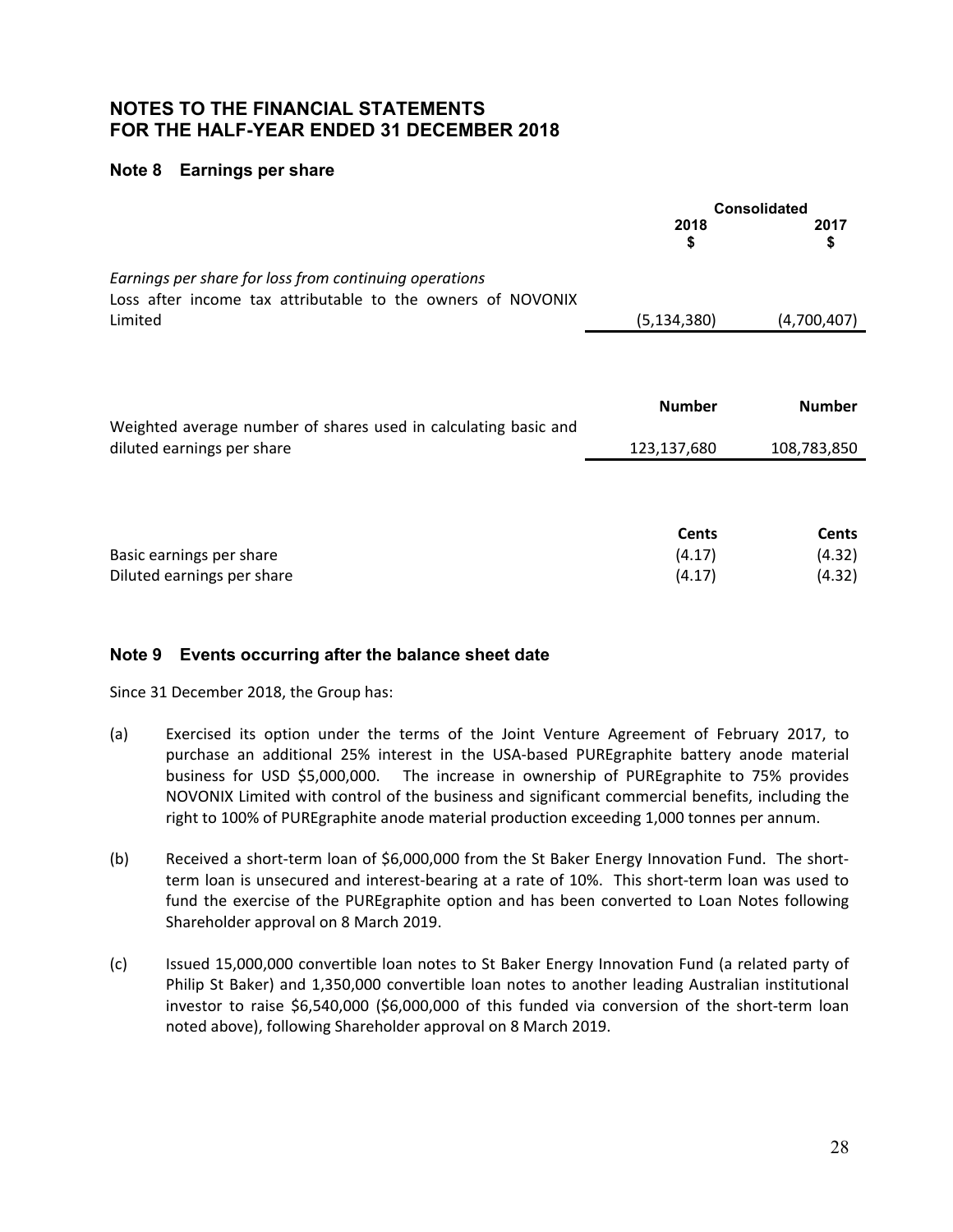### **Note 9 Events occurring after the balance sheet date (continued)**

The key terms of the loan notes are:

- i. Unsecured loan noted issued at AUD\$0.40 per note;
- ii. Coupon rate of 10% per annum capitalized over a term of 36 months;
- iii. Convertible at the option of the holder on a 1 for 1 basis;
- iv. Redeemable by NOVONIX Limited at any time with 10 business days notice;
- v. The notes are not listed or tradeable; and
- vi. 1 for 1 attaching option, exercisable at \$0.80 per share within three years.

 A further 10,000,000 convertible loan notes to St Baker Energy Innovation Fund and 900,000 convertible loan notes to another leading Australian institutional investor, to raise a further \$4,360,000, will be issued on 1 July 2019, subject to Shareholder approval. The loan notes will be issued on the same terms noted above.

- (d) Received a CAD \$500,000 interest‐free loan from Atlantic Canada Opportunities Agency (ACOA) Business Development Program to help fund the Group's Nova Scotia based battery cell pilot manufacturing line.
- (e) Issued a total of 15,000,000 share options to certain key management personnel within the Group with an exercise price of \$0.50. The share options are in 10 equal tranches and will vest upon the achievement of increasing sales targets. All options expire on the cessation of employment. 2,500,000 of these share options will be subject to shareholder approval.
- (f) Issued a total of 750,000 options to employees within the Group with an exercise price of \$0.50. The share options vest in three equal tranches on 31 December 2019, 2020 and 2021. All options expire on cessation of employment or termination of services.

No other matters or circumstances has arisen since 31 December 2018 that has significantly affected, or may significantly affect, the operations of the consolidated entity, the results of those operations or the state of affairs of the consolidated entity in future financial years.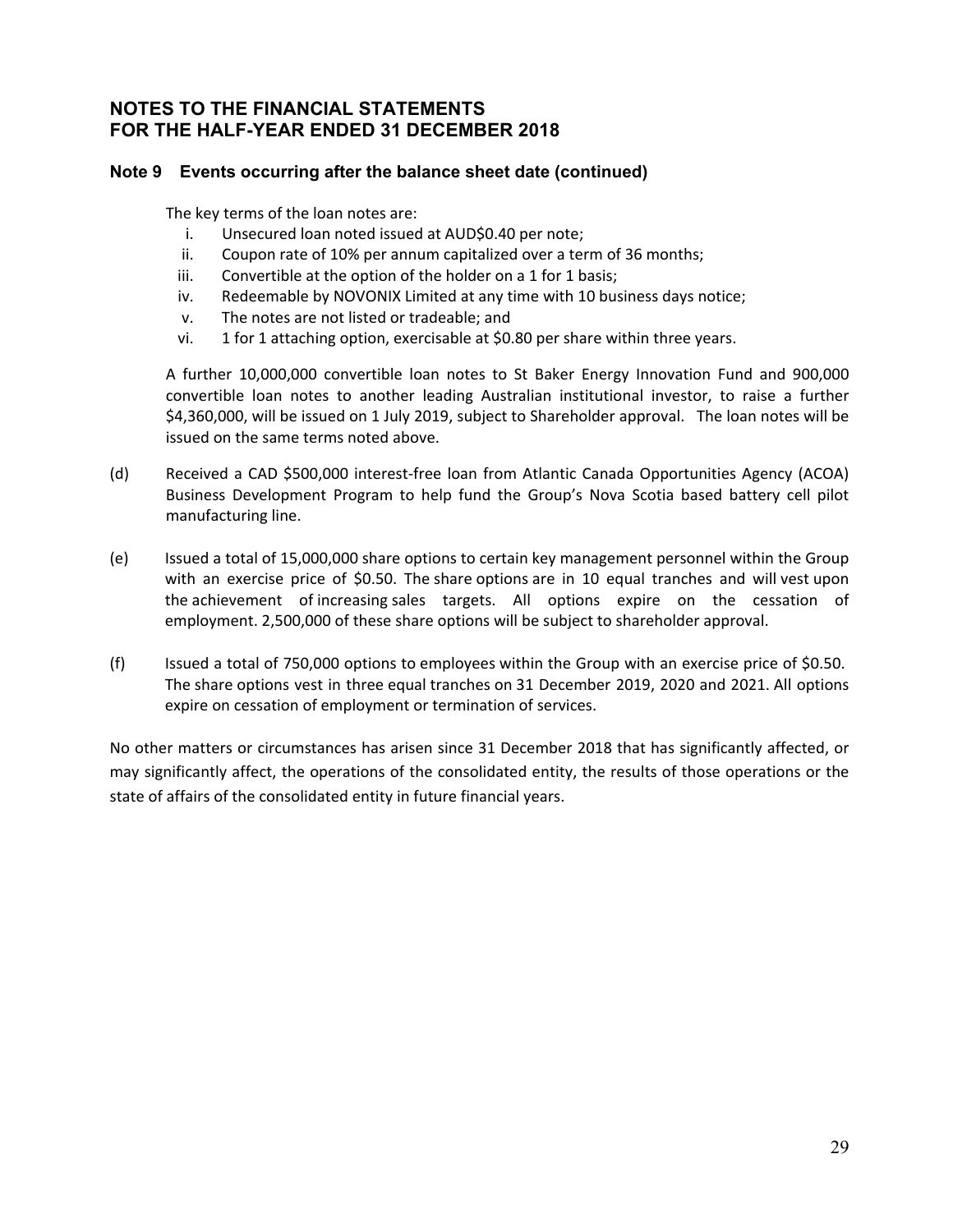#### **DIRECTORS' DECLARATION**

In the directors' opinion:

- the attached financial statements and notes comply with the *Corporations Act 2001*, Australian Accounting Standard AASB 134 *'Interim Financial Reporting*', the *Corporations Regulations 2001* and other mandatory professional reporting requirements;
- the attached financial statements and notes give a true and fair view of the consolidated entity's financial position as at 31 December 2018 and of its performance for the financial half-year ended on that date; and
- there are reasonable grounds to believe that the company will be able to pay its debts as and when they become due and payable.

Signed in accordance with a resolution of directors made pursuant to section 303(5)(a) of the *Corporations Act 2001*.

On behalf of the directors

Vany Belles

Tony Bellas Chairman

14 March 2019 Brisbane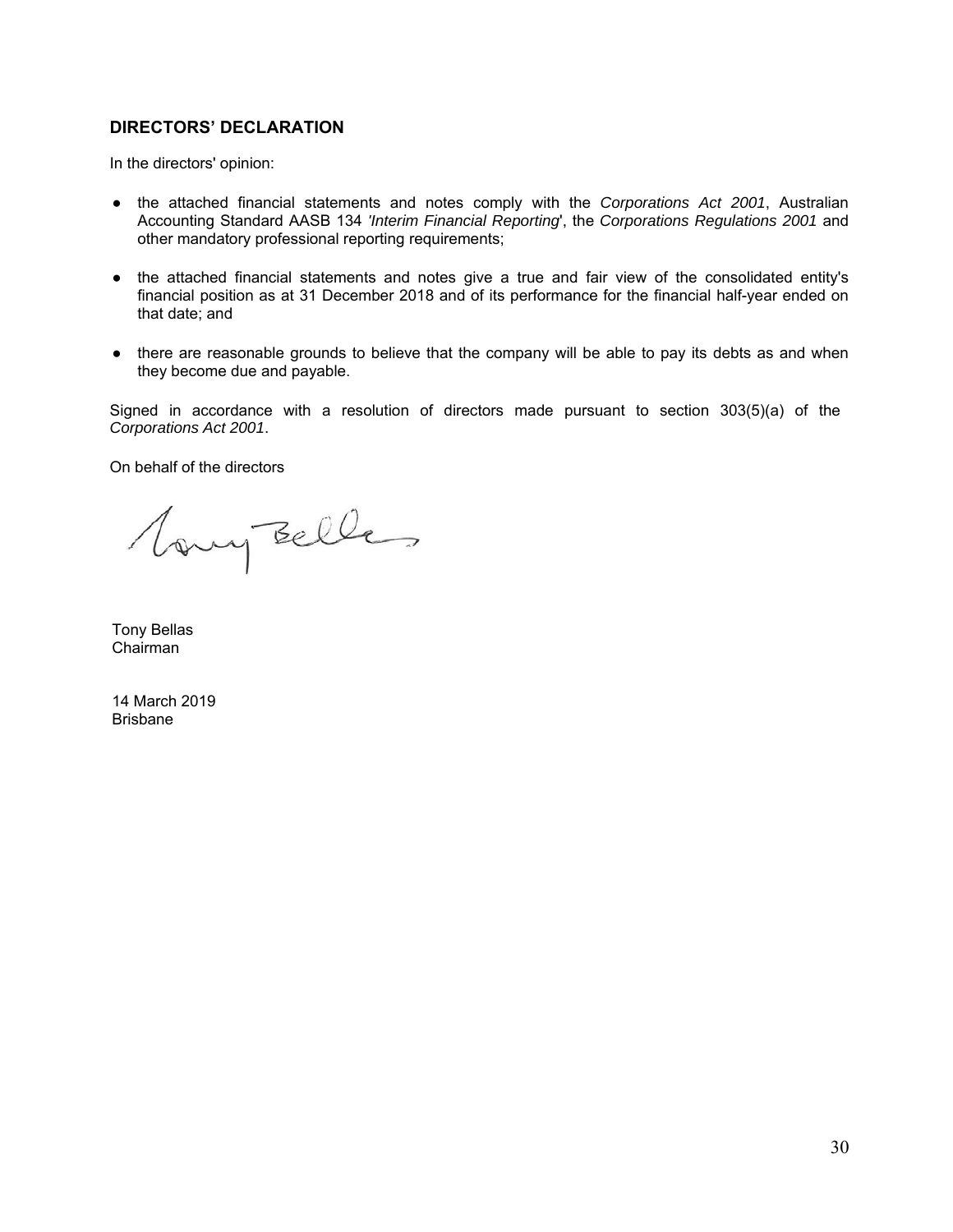

# **Independent auditor's review report to the members of Novonix Limited**

# *Report on the Half-Year Financial Report*

We have reviewed the accompanying half-year financial report of Novonix Limited (the Company), which comprises the consolidated statement of financial position as at 31 December 2018, the consolidated statement of changes in equity, consolidated statement of cash flows and consolidated statement of profit or loss and other comprehensive income for the half-year ended on that date, selected other explanatory notes and the directors' declaration for Novonix Limited Group. The Group comprises the Company and the entities it controlled during that half-year.

# *Directors' responsibility for the half-year financial report*

The directors of the Company are responsible for the preparation of the half-year financial report that gives a true and fair view in accordance with Australian Accounting Standards and the *Corporations Act 2001* and for such internal control as the directors determine is necessary to enable the preparation of the half-year financial report that is free from material misstatement whether due to fraud or error.

# *Auditor's responsibility*

Our responsibility is to express a conclusion on the half-year financial report based on our review. We conducted our review in accordance with Australian Auditing Standard on Review Engagements ASRE 2410 *Review of a Financial Report Performed by the Independent Auditor of the Entity*, in order to state whether, on the basis of the procedures described, we have become aware of any matter that makes us believe that the half-year financial report is not in accordance with the *Corporations Act 2001* including giving a true and fair view of the Group's financial position as at 31 December 2018 and its performance for the half-year ended on that date; and complying with Accounting Standard AASB 134 *Interim Financial Reporting* and the *Corporations Regulations 2001*. As the auditor of Novonix Limited, ASRE 2410 requires that we comply with the ethical requirements relevant to the audit of the annual financial report.

A review of a half-year financial report consists of making enquiries, primarily of persons responsible for financial and accounting matters, and applying analytical and other review procedures. A review is substantially less in scope than an audit conducted in accordance with Australian Auditing Standards and consequently does not enable us to obtain assurance that we would become aware of all significant matters that might be identified in an audit. Accordingly, we do not express an audit opinion.

# *Independence*

In conducting our review, we have complied with the independence requirements of the *Corporations Act 2001*.

Liability limited by a scheme approved under Professional Standards Legislation.